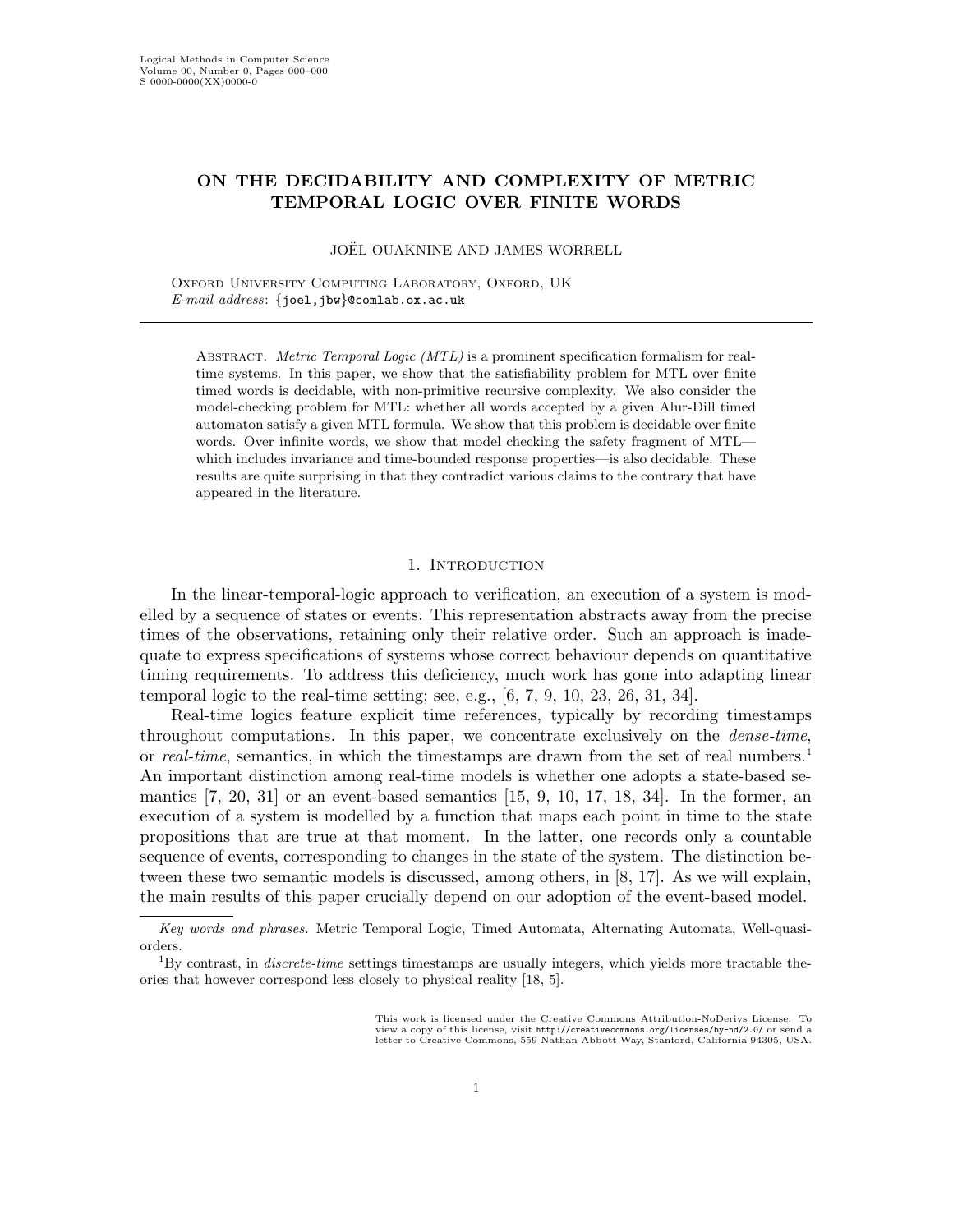One of the earliest and most popular proposals for extending temporal logic to the real-time setting is to replace the temporal operators by time-constrained versions—see [8] and the references therein. *Metric Temporal Logic (MTL)*, introduced fifteen years ago by Koymans [23], is a prominent and successful instance of this approach.<sup>2</sup> MTL extends Linear Temporal Logic by constraining the temporal operators by (bounded or unbounded) intervals of the real numbers. For example, the formula  $\Diamond_{[3,4]} \varphi$  means that  $\varphi$  will hold within 3 to 4 time units from now.

Unfortunately, over the state-based semantics, the satisfiability and model checking problems for MTL are undecidable [15]. This has led some researchers to consider various restrictions on MTL to recover decidability; see, e.g., [6, 7, 18, 34]. Undecidability arises from the fact that MTL formulas can capture the computations of a Turing machine: configurations of the machine can be encoded within a single unit-duration time interval, since the density of time can accommodate arbitrarily large amounts of information. An MTL formula can then specify that the configurations be accurately propagated from one time interval to the next, in such a way that the timed words satisfying the formula correspond precisely to the halting computations of the Turing machine.

It turns out that the key ingredient required for this procedure to go through is punctuality: the ability to specify that a particular event is always followed exactly one time unit later by another one:  $\Box(p \rightarrow \Diamond_{=1}q)$ . It has in fact been claimed that, in the statebased and the event-based semantics alike, any logic strong enough to express the above requirement will automatically be undecidable—see [8, 9, 17, 19], among others. While the claim is correct over the state-based semantics, we show in this paper that it is erroneous in the event-based semantics. Indeed, we show that both satisfiability and model checking for MTL over finite timed words are decidable, albeit with non-primitive recursive complexity. Over infinite words, we show that model checking the safety fragment of MTL—which includes invariance and punctual time-bounded response properties—is also decidable.

Upon careful analysis, one sees that the undecidability argument breaks down because, over the event-based semantics, MTL is only able to encode *faulty* Turing machines, namely Turing machines suffering from insertion errors: while the formula  $\Box(p \leftrightarrow \Diamond_{=1}q)$  ensures that every p is followed exactly one time unit later by a q, there might be some  $q$ 's that were not preceded one time unit earlier by a  $p$  (indeed, by any event at all). Intuitively, this problem does not occur over the state-based semantics because the system there is assumed to be under observation at all instants in time, and therefore any insertion error will automatically be detected thanks to the above formula.

MTL is also genuinely undecidable over the event-based semantics if in addition past temporal operators are allowed [9, 15]. Indeed, in this setting insertion errors can be detected by going backwards in time, and MTL formulas are therefore able to precisely capture the computations of perfect Turing machines.<sup>3</sup>

The decidability results that we present in this paper are obtained by translating MTL formulas into timed alternating automata. These generalise Alur-Dill timed automata, and in particular are closed under complementation. Building on some of our previous work [27], using the theory of well-structured transition systems, we show that the language emptiness problem for one-clock timed alternating automata over finite timed words is decidable, which then entails the decidability of MTL satisfiability over finite timed words. We furthermore

 ${}^{2}$ As of early 2006, http://scholar.google.com lists over three hundred and fifty papers on the subject!  $3$ The original undecidability proof in [9] was carried out in a monadic first-order theory of timed words, which subsumes both forward and past temporal operators.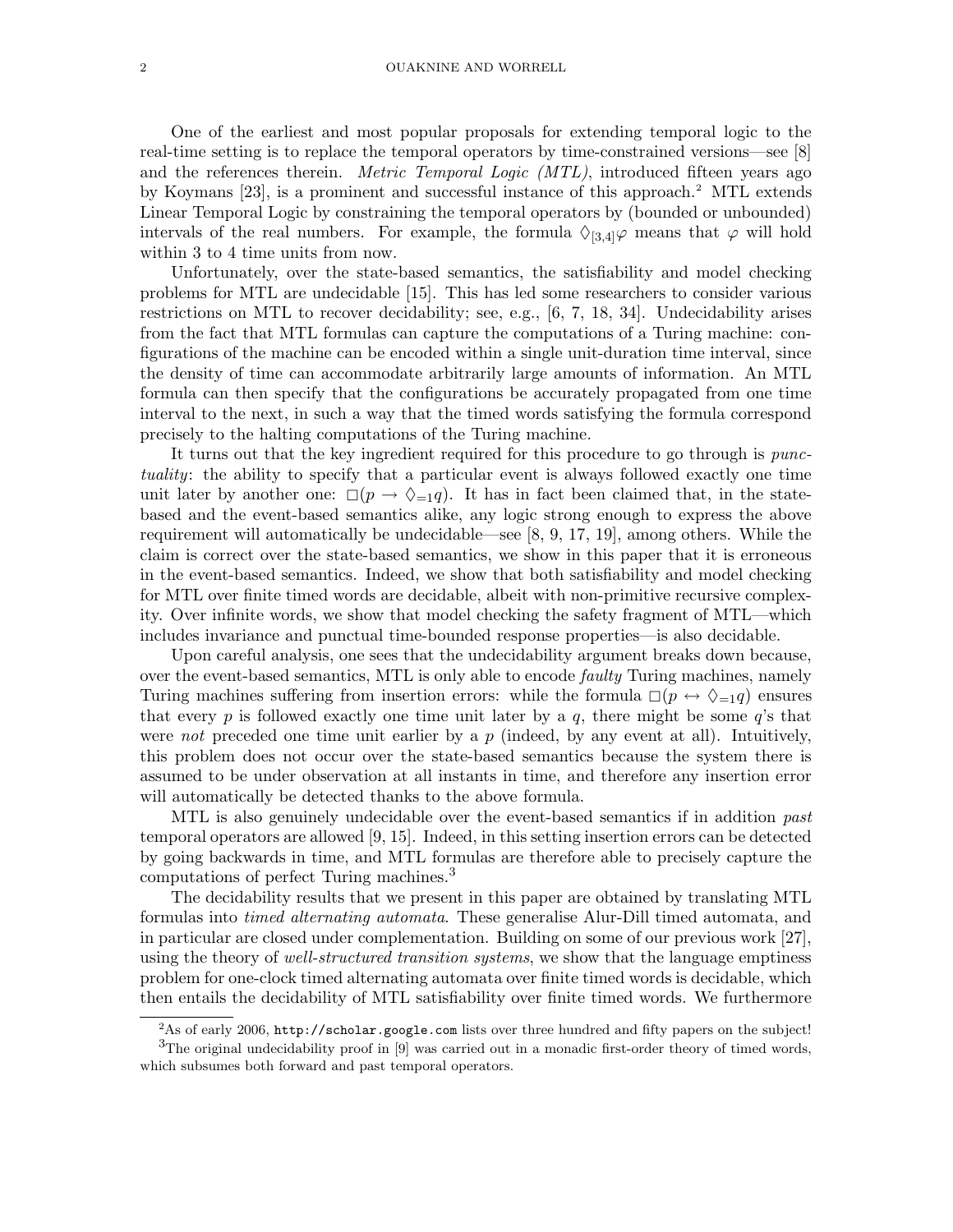show how to extend these results to the model checking problems discussed earlier. In addition, we show that MTL formulas can capture the computations of insertion channel machines; then, using a result of Schnoebelen about the complexity of reachability for lossy channel machines [32], we give a non-recursive primitive lower bound for the complexity of MTL satisfiability.

1.1. Related Work. Existing decidability results for MTL involve placing restrictions on the semantics or the syntax of the logic to circumvent the problem of punctuality. Alur and Henzinger [9] showed that the satisfiability and model checking problems for MTL relative to a discrete-time semantics are EXPSPACE-complete. Alur, Feder, and Henzinger [6, 7] introduced Metric Interval Temporal Logic (MITL) as a fragment of MTL in which the temporal operators may only be constrained by nonsingular intervals. They showed that the satisfiability and model checking problems for MITL relative to a dense-time semantics are also EXPSPACE-complete. Wilke [34] considered MTL over a dense-time semantics with *bounded variability*, i.e., the semantics is parameterised by a bound  $k$  on the number of events per unit time interval. He shows that the satisfiability problem is decidable in this semantics and that MTL with existential quantification over propositions is equally expressive as Alur-Dill timed automata.

A notion of timed alternating automaton very similar to the one considered here has recently and independently been introduced by Lasota and Walukiewicz [24]. They also prove that the finite-word language emptiness problem is decidable for one-clock timed alternating automata, and likewise establish a non-primitive recursive complexity bound for this procedure. However they do not consider any questions related to MTL, or timed logics in general.

Another closely related paper is that of Abdulla and Jonsson [4] on networks of oneclock timed processes. This has a similar flavour to the work presented here in that it uses abstractions based on clock regions and also Higman's Lemma. The problems they study are however very different from the ones considered in this paper.

All the decidability results presented in this paper concern timed alternating automata over finite timed words, including the results that are ostensibly about infinite timed words. In particular, our model checking procedure for the safety fragment of MTL over infinite timed words depends on the fact that any infinite timed word violating a safety property has a finite bad prefix, that is, a finite prefix none of whose extensions satisfies the property. Since writing the extended abstract of this paper [28], we have obtained some positive and negative decidability results about the language emptiness problem for timed alternating automata over infinite words. We discuss these results in the Conclusion, Section 9.

## 2. Timed Words and Timed Automata

A time sequence  $\tau = \tau_1 \tau_2 \tau_3 \ldots$  is a non-empty finite or infinite sequence of time values  $\tau_i \in \mathbb{R}_{\geq 0}$  satisfying the following constraints (where  $|\tau|$  denotes the length of  $\tau$ ).

- Initialisation:  $\tau_1 = 0$ .
- Monotonicity:  $\tau_i \leq \tau_{i+1}$  for all  $i, 1 \leq i < |\tau|$ .
- Progress: if  $\tau$  is infinite, then  $\{\tau_i : i \in \mathbb{N}\}\$ is unbounded.

A timed word over finite alphabet  $\Sigma$  is a pair  $\rho = (\sigma, \tau)$ , where  $\sigma = \sigma_1 \sigma_2 \sigma_3 \dots$  is a finite or infinite word over  $\Sigma$  and  $\tau$  is a time sequence of the same length. We also represent a timed word as a sequence of timed events by writing  $\rho = (\sigma_1, \tau_1)(\sigma_2, \tau_2)(\sigma_3, \tau_3) \dots$  Given a timed word  $\rho = (\sigma, \tau)$  and  $n \leq |\rho|$ , let  $\rho[1 \dots n]$  denote the prefix  $(\sigma_1, \tau_1) \dots (\sigma_n, \tau_n)$ . Finally, write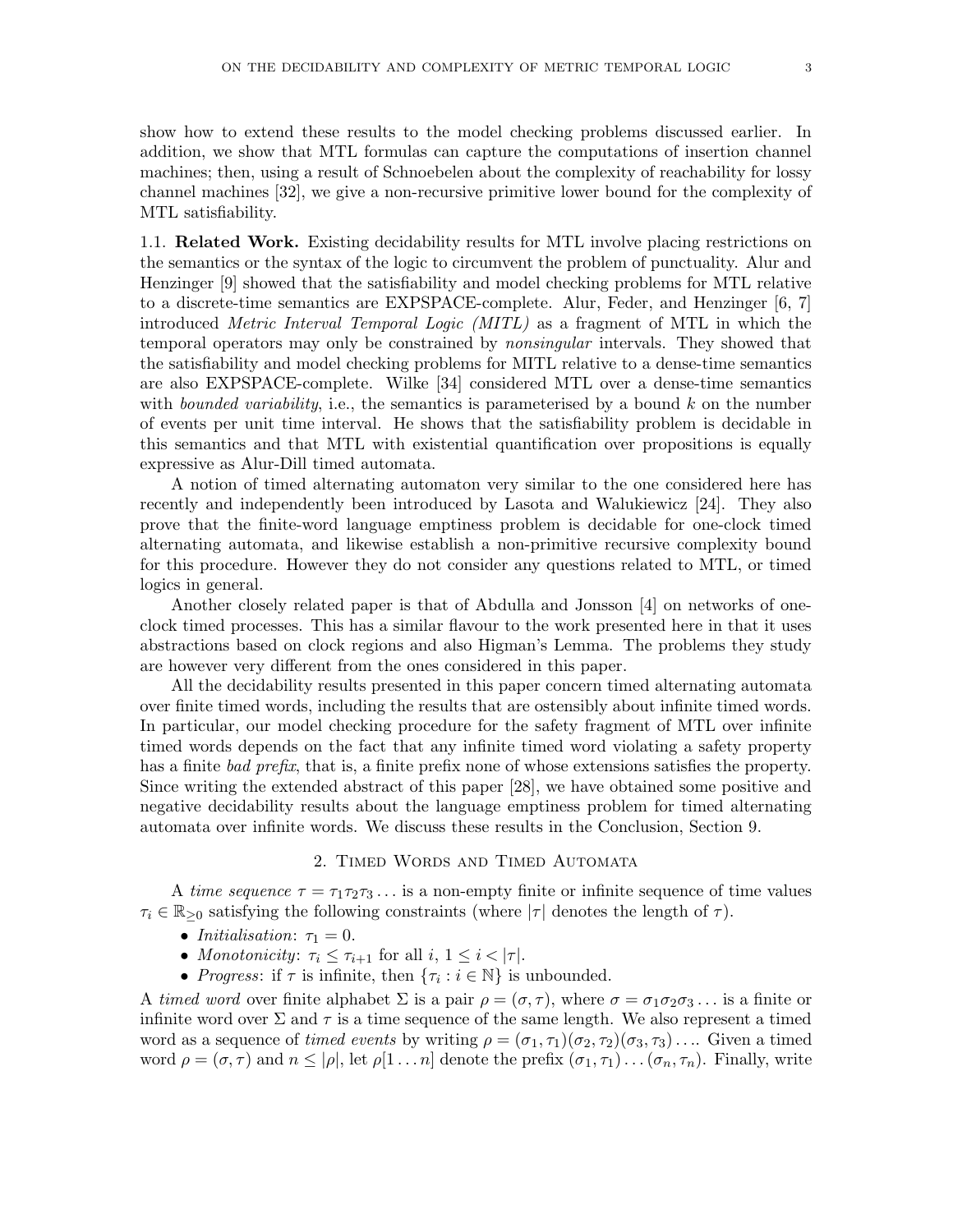TΣ<sup>+</sup> for the set of finite timed words over alphabet  $\Sigma$ , and  $T\Sigma^{\omega}$  for the set of infinite timed words over Σ.

The requirement that infinite timed words be progressive is sometimes called *non*-Zenoness or finite variability. It is equivalent to the requirement that an infinite number of events not occur in a finite amount of time. Note however that, unlike [34], we place no a priori bound on the number of events that can occur in a time interval of unit duration.

Stipulating that the first event of a timed word occur at time 0 is quite natural in the present context, since the semantics of an MTL formula is insensitive to this time value (a similar convention is adopted by Wilke [34]). Also, the convention that timed words be non-empty is in line with the usual model-theoretic practice of excluding models with empty domain. Intuitively one can think of the first position of a timed word as representing an initialisation event.

2.1. **Timed Automata.** Definition 2.1 recalls the standard notion of a *timed automa*ton [5]. Elsewhere in this paper we refer to the timed automata defined below as Alur-Dill automata. This is to distinguish them from the more general class of timed alternating automata, which we introduce in Section 3 and which is our primary focus.

Let  $X = \{x_1, \ldots, x_n\}$  be a finite set of *clock variables*. Define the set  $\mathcal{C}_X$  of clock constraints over  $X$  by the grammar

$$
\varphi ::= \top | x \bowtie k | \varphi_1 \wedge \varphi_2,
$$

where  $k \in \mathbb{N}$  is a non-negative integer,  $x \in X$ , and  $\infty \in \{ \langle \leq, \leq, \geq, \rangle \}.$ 

**Definition 2.1.** A timed automaton is a tuple  $\mathcal{A} = (\Sigma, S, s_0, F, X, \Delta)$ , where

- $\Sigma$  is a finite alphabet of events
- $S$  is a finite set of locations
- $s_0 \in S$  is an initial location
- $F \subseteq S$  is a set of accepting locations
- $X$  is a finite set of clocks
- $\Delta \subseteq S \times \Sigma \times S \times C_X \times 2^X$  is a finite set of edges. An edge  $(s, a, s', \varphi, R)$  allows a-labelled transition from s to s', provided the precondition  $\varphi$  on clocks is met. Afterwards, the clocks in  $R$  are reset to zero, while all other clocks remain unchanged.

A clock valuation of A is a vector  $\mathbf{v} = (v_1, \ldots, v_n)$ , where  $v_i \in \mathbb{R}_{\geq 0}$  gives the value of clock  $x_i$ . If  $t \in \mathbb{R}_{\geq 0}$ , we let  $\mathbf{v} + t$  be the clock valuation whose *i*-th component is  $v_i + t$ . A state of A is a pair  $(s, v)$ , where  $s \in S$  is a location and v is a clock valuation. Write  $Q = S \times (\mathbb{R}_{\geq 0})^n$  for the set of states.

Automaton A induces a labelled transition system  $\mathcal{T}_{\mathcal{A}} = (Q, \rightarrow, \rightarrow)$  on the set of states, where  $\leadsto \subseteq Q \times \mathbb{R}_{\geq 0} \times Q$  is called the flow-step relation, and  $\longrightarrow \subseteq Q \times \Sigma \times Q$  is called the edge-step relation. Flow steps model the evolution of time while the automaton remains in a given location, while edge steps corresponds to instantaneous transitions between locations. The flow-step transition relation is deterministic, and is defined by  $(s, v) \stackrel{t}{\leadsto} (s, v + t)$ , where  $t \in \mathbb{R}_{\geq 0}$ . The edge-step relation is defined by  $(s, \mathbf{v}) \stackrel{a}{\longrightarrow} (s', \mathbf{v}')$  iff there is an edge  $(s, a, s', \varphi, R) \in \Delta$  such that **v** satisfies  $\varphi, v_i' = 0$  for all  $x_i \in R$  and  $v_i = v_i'$  for all  $x_i \notin R$ .

Let  $\rho = (\sigma, \tau)$  be a timed word and write  $d_i = \tau_{i+1} - \tau_i$  for the time delay between the *i*-th and  $(i + 1)$ -st events, where  $1 \leq i < |\rho|$ . Define a run of A on  $\rho$  to be an alternating sequence of edge steps and flow steps in  $\mathcal{T}_{\mathcal{A}}$ :

$$
(s_0, \mathbf{v}_0) \xrightarrow{\sigma_1} (s_1, \mathbf{v}_1) \xrightarrow{d_1} (s_2, \mathbf{v}_2) \xrightarrow{\sigma_2} (s_3, \mathbf{v}_3) \xrightarrow{d_2} \cdots \xrightarrow{d_{n-1}} C_{2n-2} \xrightarrow{\sigma_n} C_{2n-1},
$$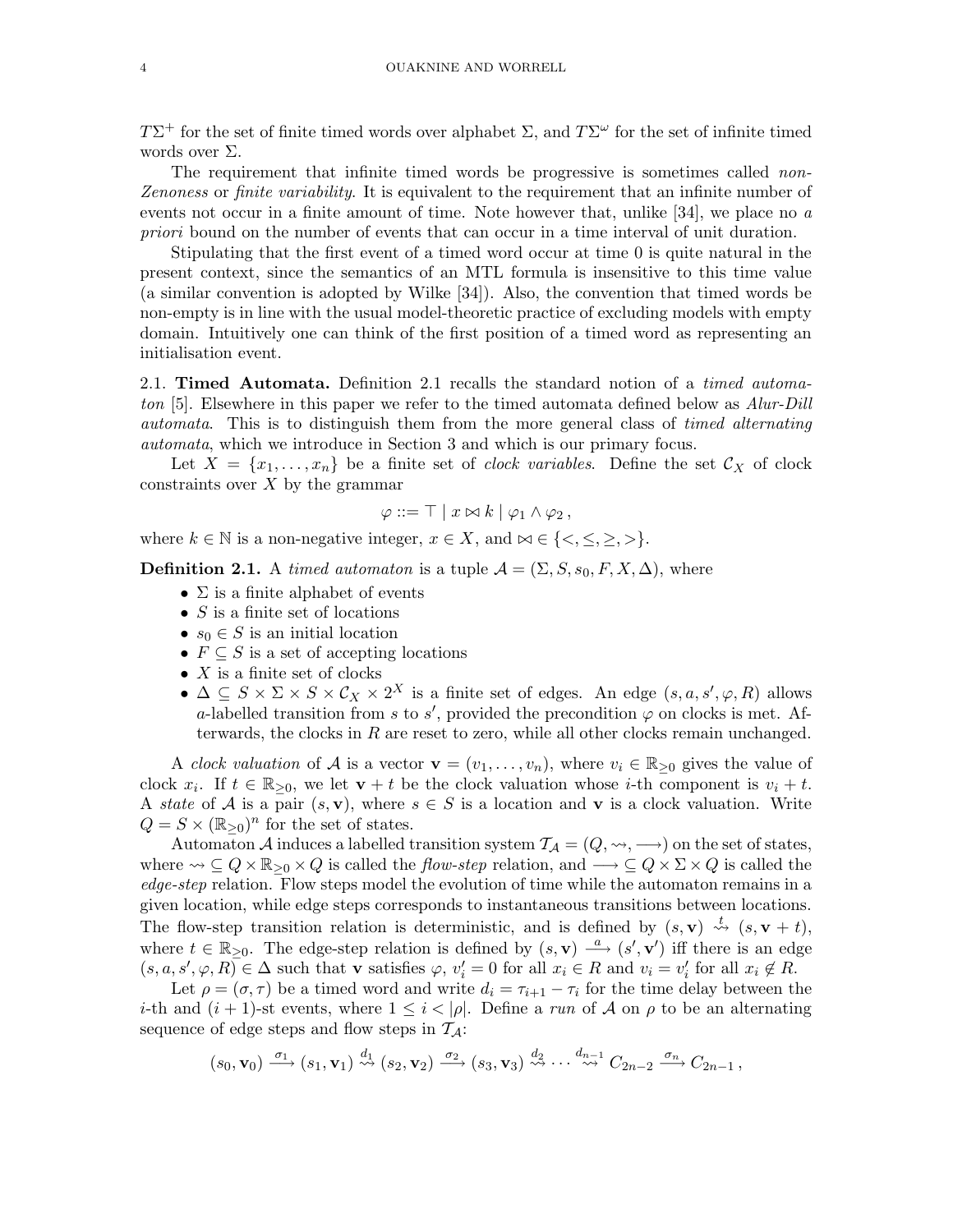where  $s_0$  is the initial location and  $\mathbf{v}_0$  maps every clock to 0.

A finite run is accepting if the last control state in the run is accepting. An infinite run is accepting if infinitely many control states in the run are accepting. We write  $L_f(\mathcal{A})$  for the set of finite timed words over which A has an accepting run, and we write  $L_{\omega}(\mathcal{A})$  for the set of infinite timed words over which  $A$  has an accepting run.

## 3. Timed Alternating Automata

In this section we define timed alternating automata. These arise by extending alternating automata [11, 13, 33] with clock variables, in much the same way that Alur-Dill timed automata extend nondeterministic finite automata. A similar notion has independently been investigated by Lasota and Walukiewicz in a recent paper [24]. It will soon become apparent that timed alternating automata strictly generalise Alur-Dill automata. However we chose to introduce Alur-Dill automata separately in Section 2 since by so doing we can avoid considering timed alternating automata with Büchi acceptance conditions. (This greatly simplifies the definition of a run of an alternating automaton because we can elide the tree structure—see below.)

Timed alternating automata can in general be defined to have any number of clocks. Our goal, however, is to use them to represent metric temporal logic formulas, for which one clock suffices. Accordingly, we shall exclusively focus on one-clock timed alternating automata in this paper.<sup>4</sup> In this section we only consider timed alternating automata over finite timed words.

Let S be a finite set of *locations* and let x be a distinguished clock variable. Extending our previous notion of clock constraint, the set of formulas  $\Phi(S)$  is generated by the grammar:

 $\varphi ::= \top | \bot | \varphi_1 \wedge \varphi_2 | \varphi_1 \vee \varphi_2 | s | x \bowtie k | x \varphi,$ 

where  $k \in \mathbb{N}$ ,  $\bowtie \in \{ \langle \langle \langle \rangle, \rangle \rangle \}$ , and  $s \in S$ .

A term of the form  $x \bowtie k$  is called a *clock constraint* and the expression  $x.\varphi$  is a binding construct corresponding to the operation of resetting the clock  $x$  to 0.

In the definition of a timed alternating automaton, below, the transition function maps each location  $s \in S$  and event  $a \in \Sigma$  to an expression in  $\Phi(S)$ . Thus alternating automata allow two modes of branching: existential branching, represented by disjunction, and universal branching, represented by conjunction.

**Definition 3.1.** A timed alternating automaton is a tuple  $\mathcal{A} = (\Sigma, S, s_0, F, \delta)$ , where

- $\Sigma$  is a finite alphabet
- $S$  is a finite set of locations
- $s_0 \in S$  is the initial location
- $F \subseteq S$  is a set of accepting locations
- $\delta: S \times \Sigma \to \Phi(S)$  is the transition function.

The notion of a run of a timed alternating automaton, defined below, is somewhat involved, so we first give an example.

**Example 3.2.** We define an automaton A over the singleton alphabet  $\Sigma = \{a\}$  that accepts all those finite timed words in which no two events are separated by exactly one time unit. This language is known not to be expressible as the language of an Alur-Dill

<sup>&</sup>lt;sup>4</sup>We note in passing that virtually all decision problems, and in particular language emptiness, are in general undecidable for timed alternating automata that have more than one clock.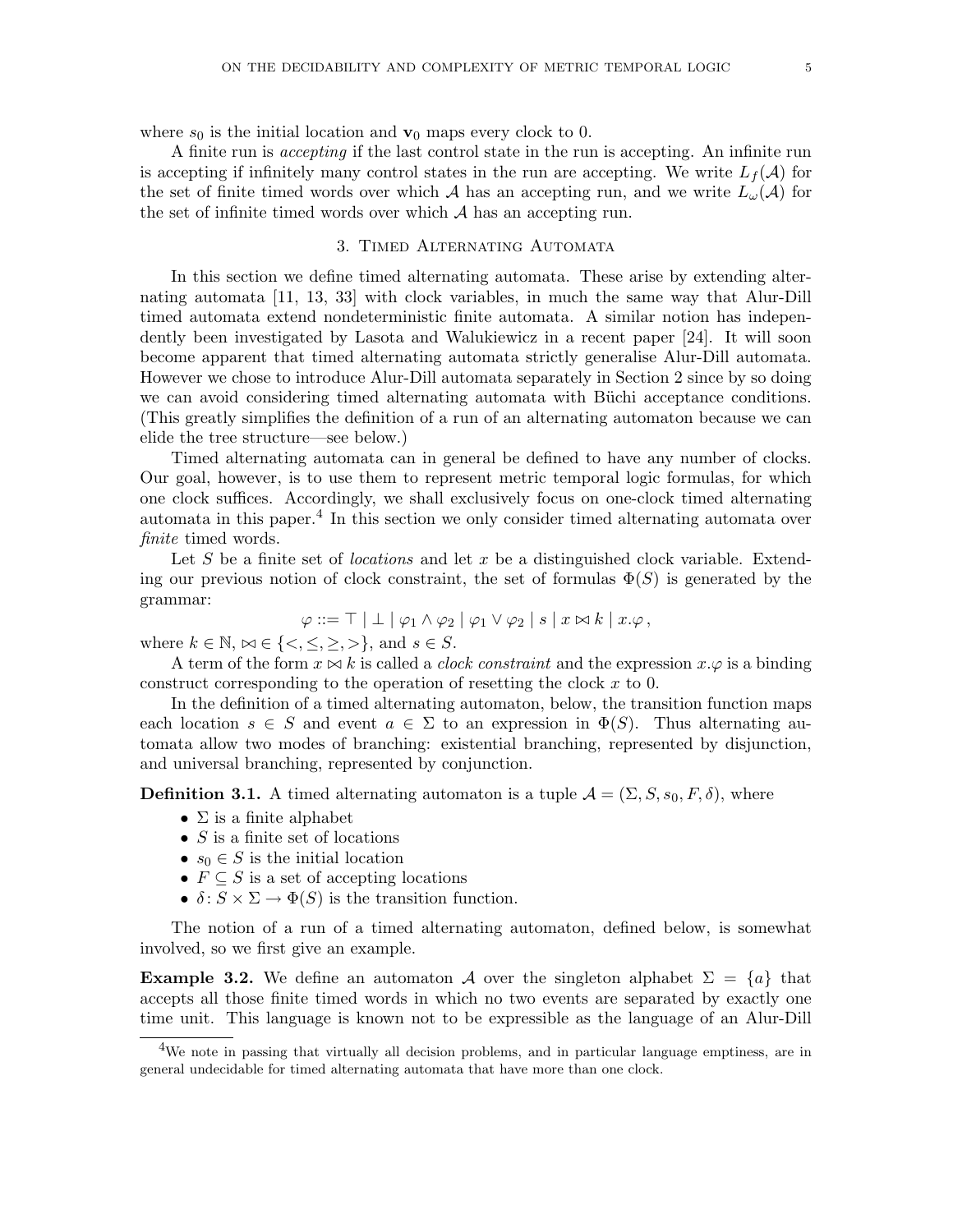timed automaton [21]. The required automaton has set of locations  $\{s_0, s_1\}$ , with  $s_0$  initial, and both  $s_0$  and  $s_1$  accepting. The transition function is defined by:

$$
\delta(s_0, a) = s_0 \wedge x.s_1
$$
  

$$
\delta(s_1, a) = s_1 \wedge x \neq 1.
$$

A run of A starts in location  $s_0$ . Every time an a-event occurs, the automaton makes a simultaneous transition to both  $s_0$  and  $s_1$ , thus opening up a new thread of computation. The automaton resets a fresh copy of clock x whenever it transitions from location  $s_0$  to  $s_1$ , and ensures that no event can happen when this clock equals 1. Every run of this automaton is accepting, since every location is accepting, but there is no run over any word in which two events are separated by exactly one time unit.

We now proceed to the formal definitions. A *state* of A is a pair  $(s, v)$ , where  $s \in S$  is a location and  $v \in \mathbb{R}_{\geq 0}$  is a *clock valuation*. Write  $Q = S \times \mathbb{R}_{\geq 0}$  for the set of all possible states.

A set of states  $M \subseteq Q$  and a clock valuation  $v \in \mathbb{R}_{\geq 0}$  defines a Boolean valuation on  $\Phi(S)$  as follows:

- $M \models_v s \text{ iff } (s, v) \in M$
- $M \models_v x \bowtie k$  iff  $v \bowtie k$
- $M \models_v x.\varphi$  iff  $M \models_0 \varphi$ .

(The Boolean connectives are handled in the expected way.)

Note that the satisfaction relation is monotone:  $N \models_v \varphi$  and  $N \subseteq M$  implies  $M \models_v \varphi$ . We say that M is a minimal model of  $\varphi \in \Phi(S)$  with respect to v if  $M \models_v \varphi$  and there is no proper subset  $N \subset M$  with  $N \models_v \varphi$ . Also, if  $\varphi \in \Phi(S)$  is a closed formula, i.e., every occurrence of x lies within the scope of a binding operator x.–, then the relation  $M \models_{v} \varphi$ is independent of the value of  $v$ , and we feel free to omit it.

A configuration of A is a finite set of states; the set of configurations is denoted  $\wp(Q)$ . The *initial configuration* is  $\{(s_0, 0)\}\$ and a configuration is *accepting* if every location that it contains is accepting. Note in particular that the empty configuration is always accepting. The language accepted by a timed alternating automaton over finite words can be described in terms of a transition system of configurations, defined below.

**Definition 3.3.** Given a timed alternating automaton  $A$ , we define the labelled transition system  $\mathcal{T}_{\mathcal{A}} = (\wp(Q), \leadsto, \longrightarrow)$  over the set of configurations as follows. The  $(\mathbb{R}_{\geq 0})$ -labelled transition relation  $\leadsto \subseteq \wp(Q) \times \mathbb{R}_{\geq 0} \times \wp(Q)$  captures time evolutions, or flow steps, and is defined by

$$
C \stackrel{t}{\rightsquigarrow} C' \text{ if } C' = \{(s, v + t) : (s, v) \in C\}.
$$

The Σ-labelled transition relation  $\longrightarrow \subseteq \wp(Q) \times \Sigma \times \wp(Q)$  captures instantaneous transitions between locations, or *edge steps*. Let  $C = \{(s_i, v_i)\}_{i \in I}$ . We include a transition  $C \stackrel{a}{\longrightarrow} C'$ iff one can choose, for each  $i \in I$ , a minimal model  $M_i$  of  $\delta(s_i, a)$  with respect to  $v_i$ , such that  $C' = \bigcup_{i \in I} M_i$ .

Let  $\rho = (\sigma, \tau)$  be a finite timed word with  $|\rho| = n$ . Write  $d_i = \tau_{i+1} - \tau_i$  for the time delay between the *i*-th and  $(i+1)$ -st events,  $1 \leq i \leq n$ . Define a run of A on  $\rho$  to be a finite alternating sequence of edge steps and flow steps in  $\mathcal{T}_{\mathcal{A}}$ :

$$
C_0 \xrightarrow{\sigma_1} C_1 \xrightarrow{d_1} C_2 \xrightarrow{\sigma_2} C_3 \xrightarrow{d_2} \cdots \xrightarrow{d_{n-1}} C_{2n-2} \xrightarrow{\sigma_n} C_{2n-1},
$$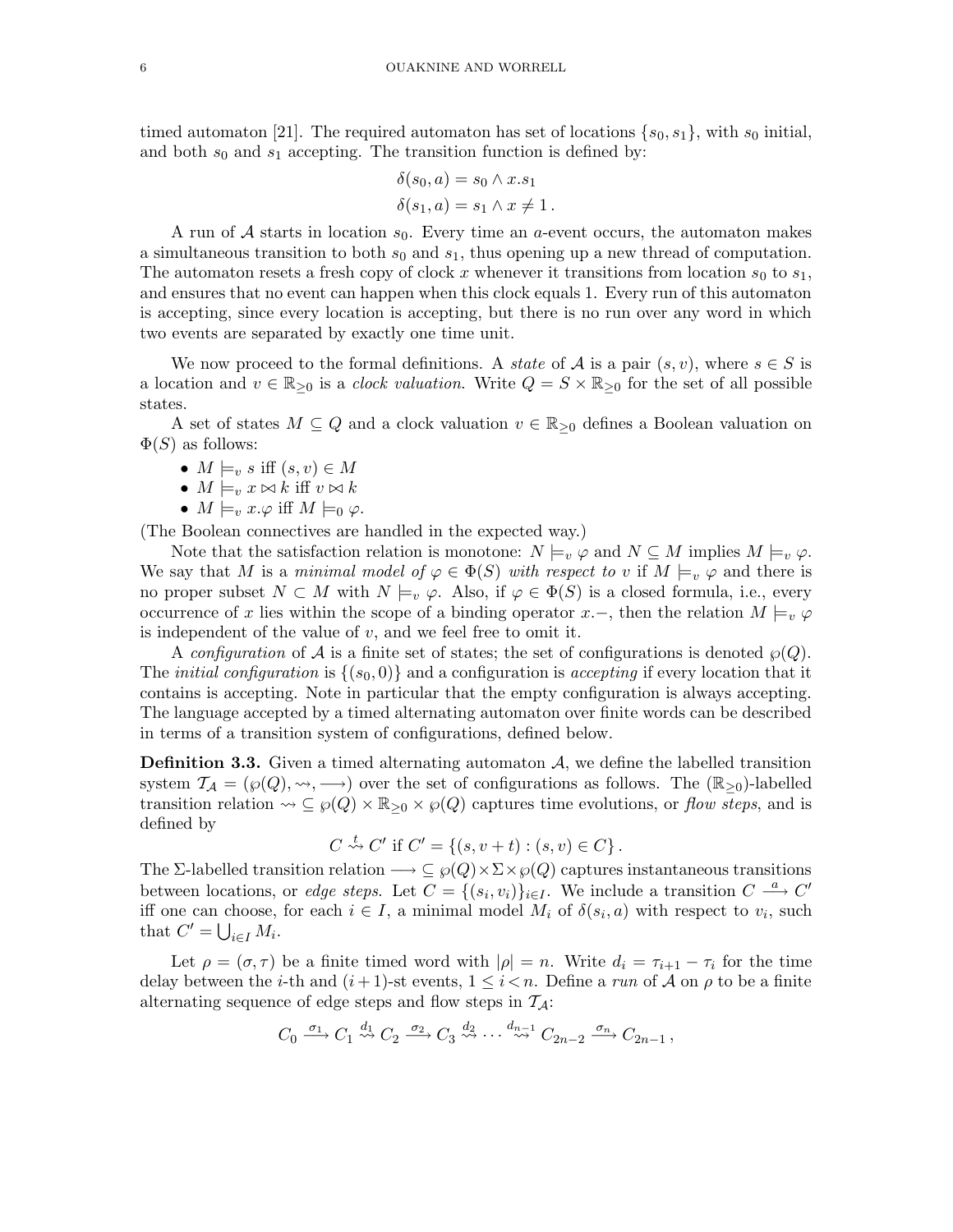where  $C_0$  is the initial configuration. The run is *accepting* if the last configuration  $C_{2n-1}$  is accepting, and the timed word  $\rho$  is accepted by  $\mathcal A$  if there is some accepting run of  $\mathcal A$  on  $\rho$ . We write  $L_f(\mathcal{A}) \subseteq T\Sigma^+$  for the language of finite timed words accepted by  $\mathcal{A}$ .<sup>5</sup>

Example 3.4. A time-bounded response property such as 'for every a-event there is a b-event exactly one time unit later' can be expressed by the following automaton. Let  $\mathcal A$ have two locations  $\{s_0, s_1\}$  with  $s_0$  the initial and only accepting location, and transition function  $\delta$  given by the following table:

$$
\begin{array}{c|cc}\n & a & b \\
\hline\ns_0 & s_0 \wedge x.s_1 & s_0 \\
s_1 & s_1 & (x = 1) \vee s_1\n\end{array}
$$

Location  $s_0$  represents an invariant, and is present in every configuration in any run of  $A$ . When an *a*-event occurs, the conjunction in the definition of  $\delta(s_0, a)$  results in the creation of a new thread of computation, starting in location  $s_1$ . Since this location is not accepting, the automaton must eventually leave it. This is only possible if a b-event happens exactly one time unit after the new thread was spawned.

3.1. Duality and Complementation. The following derivation shows that the class of languages definable by timed alternating automata is closed under complement. Since it is straightforward to show that this class is also closed under union, timed alternating automata are closed under all Boolean operations. The arguments presented here are similar to the untimed case [11, 13].

Given  $\varphi \in \Phi(S)$ , we define a *dual formula*  $\overline{\varphi} \in \Phi(S)$  as follows. The dual of a clock constraint is its negation (e.g.,  $\overline{x} \le k = x \ge k$ ), whereas each location is self-dual:  $\overline{s} = s$  for  $s \in S$ . For the propositional connectives we have the usual de Morgan dualities:  $\overline{\varphi_1 \vee \varphi_2} =$  $\overline{\varphi_1} \wedge \overline{\varphi_2}$  and  $\overline{\varphi_1} \wedge \varphi_2 = \overline{\varphi_1} \vee \overline{\varphi_2}$ . Finally, clock-resets distribute through the duality operator:  $\overline{x.\varphi} = x.\overline{\varphi}.$ 

Let  $\mathcal{A} = (\Sigma, S, s_0, F, \delta)$  be an alternating timed automaton. The complement automaton  $\mathcal{A}^c$  is defined by  $\mathcal{A}^c = (\Sigma, S, s_0, S \setminus F, \overline{\delta})$ , where  $\overline{\delta}(s, a) = \overline{\delta(s, a)}$  for each  $s \in S$  and  $a \in \Sigma$ . Thus we take the dual transition function and the complement of the set of accepting locations.

**Proposition 3.5.** Let  $\varphi \in \Phi(S)$ ,  $v \in \mathbb{R}_{\geq 0}$ , and let  $R \subseteq Q$  be a set of states; then  $R \models_v \varphi$ iff  $Q \setminus R \not\models_{v} \overline{\varphi}$ .

*Proof.* The proof is by structural induction on  $\varphi$ , and is straightforward from the definition of  $\overline{\varphi}$ .  $\mathsf{I}$ 

# Proposition 3.6.  $L(\mathcal{A}) \cap L(\mathcal{A}^c) = \emptyset$ .

*Proof.* Suppose that both A and  $A^c$  have runs on the same timed word  $\rho = (\sigma, \tau)$ , with  $|\rho| = n$ . Denote the run of A by

$$
C_0 \xrightarrow{\sigma_1} C_1 \xrightarrow{d_1} C_2 \xrightarrow{\sigma_2} C_3 \xrightarrow{d_2} \cdots \xrightarrow{d_{n-1}} C_{2n-2} \xrightarrow{\sigma_n} C_{2n-1},
$$

and denote the run of  $\mathcal{A}^c$  by

$$
D_0 \xrightarrow{\sigma_1} D_1 \xrightarrow{d_1} D_2 \xrightarrow{\sigma_2} D_3 \xrightarrow{d_2} \cdots \xrightarrow{d_{n-1}} D_{2n-2} \xrightarrow{\sigma_n} D_{2n-1}.
$$

 ${}^{5}$ It is usual to define a run of an alternating automaton as a *tree* of states. However, over finite words the branching structure plays no role in the definition of acceptance, and we simply define a run to be a sequence of configurations, where each configuration represents a given level of the run tree.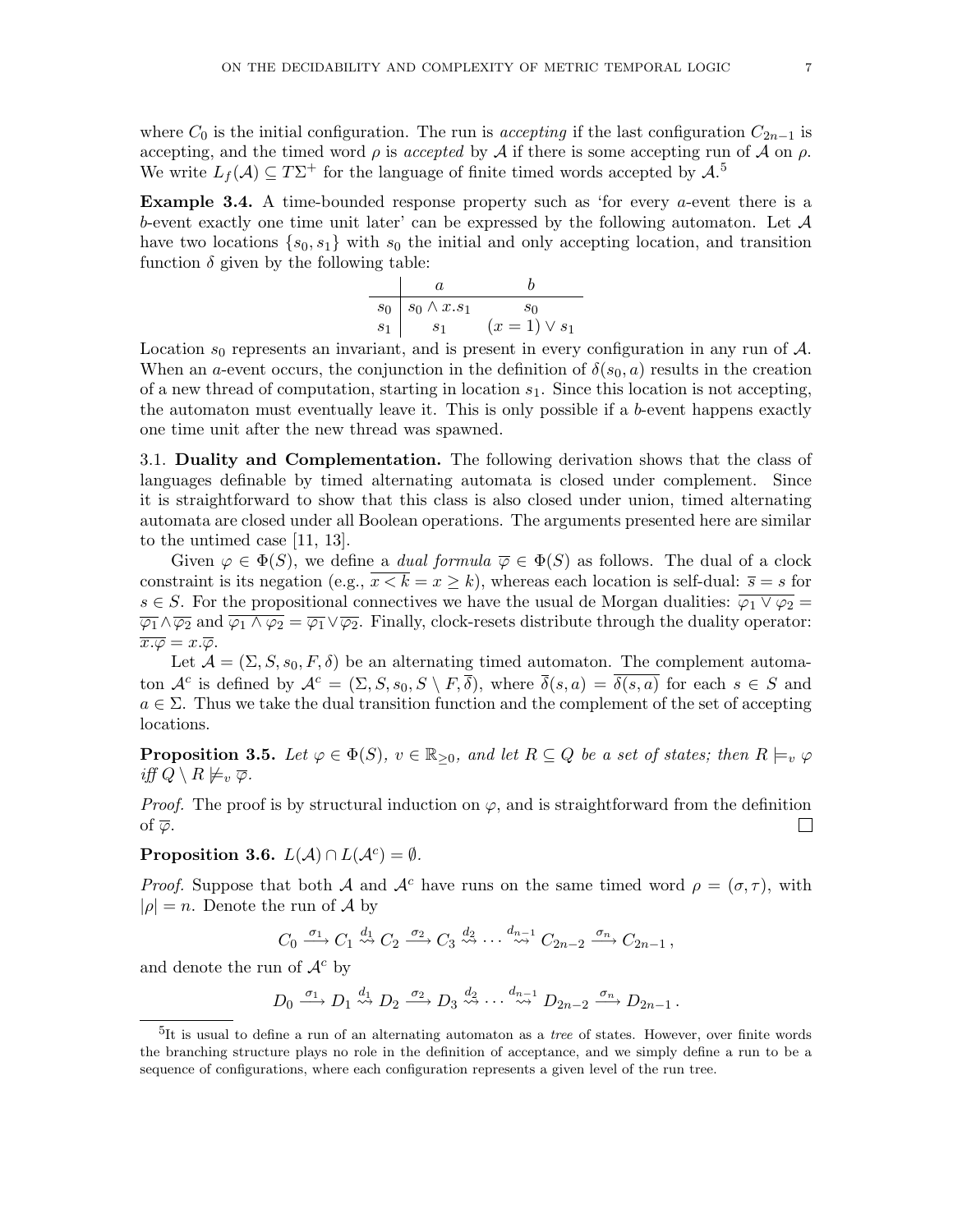We show by induction on  $i \leq 2n - 1$  that  $C_i$  and  $D_i$  have non-empty intersection. In particular we deduce that  $C_{2n-1}$  and  $D_{2n-1}$  meet, so the two runs cannot both be accepting since  $A$  and  $A<sup>c</sup>$  have disjoint sets of accepting states.

The base case of the induction is just the observation that  $C_0 = D_0 = \{(s_0, 0)\}\.$  For the induction step, suppose that  $(s, v) \in C_i \cap D_i$ . In case  $i = 2j + 1$  is odd, that is, the next transition is a flow step, then  $(s, v + d_{j+1}) \in C_{i+1} \cap D_{i+1}$ . In case  $i = 2j$  is even, then  $C_{i+1} \models_v \delta(s, \sigma_{j+1})$  and  $D_{i+1} \models_v \overline{\delta(s, \sigma_{j+1})}$ . But then it follows from Proposition 3.5 that  $C_{i+1}$  and  $D_{i+1}$  are not disjoint. This completes the induction step. ⊔

# Proposition 3.7.  $L(\mathcal{A}) \cup L(\mathcal{A}^c) = T\Sigma^+$ .

*Proof.* We claim that, given a finite timed word  $\rho = (\sigma, \tau)$  and a set of states  $R \subseteq Q$ , either A has a run on  $\rho$  whose last configuration is a subset of R, or  $\mathcal{A}^c$  has a run on  $\rho$  whose last configuration is a subset of  $Q \setminus R$ . The proposition follows from the claim by taking R to be the set of states in A whose underlying location is accepting.

We prove the claim by induction on  $|\rho|$  as follows. Let  $\rho = (\sigma, \tau)$  and  $R \subseteq Q$  be given as in the claim, with  $|\rho| = n + 1$ . Also, let  $d_n = \tau_{n+1} - \tau_n$  and write

$$
pred(R) = \{(s, v) : R \models_{v+d_n} \delta(s, \sigma_{n+1})\}.
$$

Observe also that by Proposition 3.5

$$
Q \setminus pred(R) = \{(s, v) : R \not\models_{v+d_n} \delta(s, \sigma_{n+1})\}
$$

$$
= \{(s, v) : Q \setminus R \models_{v+d_n} \overline{\delta(s, \sigma_{n+1})}\}.
$$
(3.1)

By induction, either A has a run on  $\rho[1 \dots n]$  whose last configuration C is a subset of  $pred(R)$ , or  $\mathcal{A}^c$  has a run on  $\rho[1 \dots n]$  whose last configuration D is a subset of  $Q \setminus pred(R)$ . In the former case, it is immediate that we can extend the given run of  $\mathcal A$  into a run on  $\rho$ . Indeed, since  $C \subseteq pred(R)$ , for each  $(s, v) \in C$  we can choose a finite subset of R that is a minimal model of  $\delta(s, \sigma_{n+1})$  with respect to clock value  $v + d_n$ . In the latter case, in similar fashion, it follows from (3.1) that  $A^c$  has a run on  $\rho$  whose last configuration is a subset of  $Q \setminus R$ . ∐

Corollary 3.8. The class of languages definable by timed alternating automata is effectively closed under all Boolean operations.

## 4. Decidability of Language Emptiness

It is well known that the universality problem for Alur-Dill timed automata is undecidable [5]. Since the class of multi-clock timed alternating automata is closed under complement and includes the class of Alur-Dill automata, the language-emptiness problem for multi-clock timed alternating automata is not decidable either. However we show in this section that if we restrict our attention to alternating automata with single clock, then language emptiness is decidable. The decision procedure that we present is a generalisation of our previous algorithm for deciding universality for one-clock Alur-Dill automata [27].

The language-emptiness problem for a one-clock alternating automaton  $\mathcal A$  is equivalent to the following reachability question on the derived transition system  $\mathcal{T}_{\mathcal{A}}$ : 'Is there a path from the initial configuration to an accepting configuration?'. Since  $\mathcal{T}_A$  has uncountably many states—indeed each state has uncountably many successors under the flow-step relation—an abstraction is required to explore the state space. Deriving such an abstraction is the subject of the next subsection.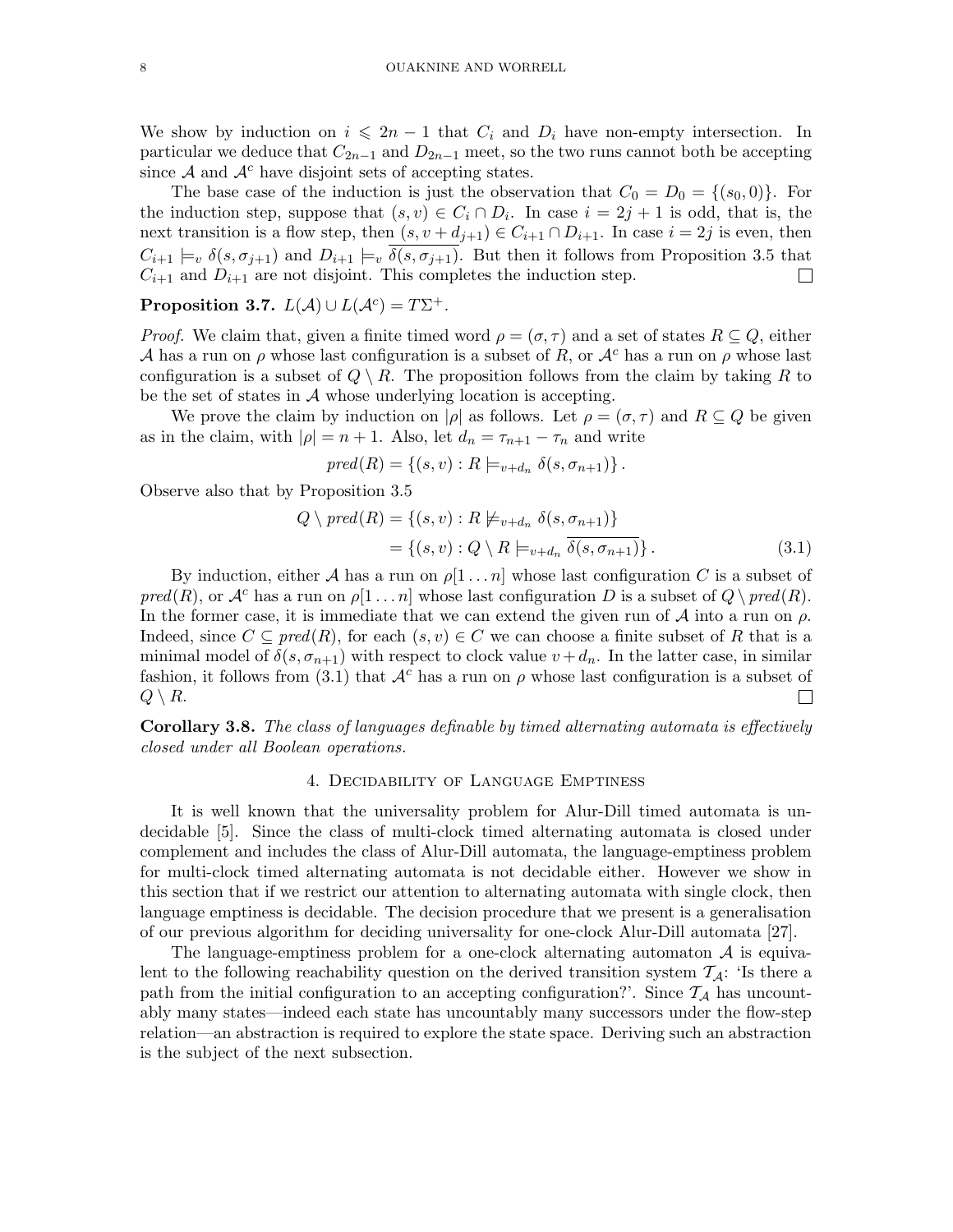4.1. The Bisimulation Lemma. Let  $k$  be a non-negative integer. Define an equivalence relation  $\sim_k$  on  $\mathbb{R}_{\geq 0}$  by  $u \sim_k v$  if either  $u, v > k$ , or  $[u] = [v]$  and  $|u| = |v|$ . The corresponding set of equivalence classes, or *regions*, is  $REG_k = \{r_0, r_1, \ldots, r_{2k+1}\}\$ , where  $r_{2i} = \{i\}$  for  $i \leq k$ ,  $r_{2i+1} = (i, i+1)$  for  $i < k$ , and  $r_{2k+1} = (k, \infty)$ . Let  $reg_k(u)$  denote the equivalence class of  $u \geq 0$ . In practice we prefer to omit explicit reference to the threshold k in our notation, and infer it from the context. Thus we adopt the convention that whenever u, v are clock values of a timed automaton A, then  $u \sim v$  means  $u \sim_k v$ , where k is the largest constant appearing in the clock constraints of A.

The fractional part of a nonnegative real  $x \in \mathbb{R}_{\geq 0}$  is frac $(x) = x - |x|$ . Using this notion we define the relation  $\approx$  on  $(\mathbb{R}_{\geq 0})^n$ —an *n*-dimensional analog of  $\sim$ , also depending on an invisible threshold k—by  $\mathbf{u} \approx \mathbf{v}$  iff  $u_i \sim v_i$  for each  $i \in \{1, \ldots, n\}$  and  $frac(u_i) \leq frac(u_i)$ iff  $frac(v_i) \leq frac(v_j)$  for all  $i, j \in \{1, ..., n\}$ . Note that  $\approx$  has finite index.

The following is a standard result; see, e.g., [5]. Intuitively, it says that  $\approx$  is a bisimulation with respect to time evolutions.

**Proposition 4.1.** Let  $\mathbf{u}, \mathbf{v} \in (\mathbb{R}_{\geq 0})^n$  with  $\mathbf{u} \approx \mathbf{v}$ . Then for all  $t \geq 0$  there exists  $t' \geq 0$ such that  $(\mathbf{u} + t) \approx (\mathbf{v} + t')$ .

**Definition 4.2.** An equivalence relation  $R \subseteq \wp(Q) \times \wp(Q)$  is a time-abstract bisimulation on  $\mathcal{T}_A$  if p R q implies

- $(\forall a \in \Sigma)(p \stackrel{a}{\longrightarrow} p' \text{ implies } \exists q'(q \stackrel{a}{\longrightarrow} q' \text{ and } p' R q'))$
- $(\forall t \in \mathbb{R}_{\geq 0})(p \stackrel{t}{\leadsto} p' \text{ implies } \exists t' \exists q' (q \stackrel{t'}{\leadsto} q' \text{ and } p' R q')).$

Note that the definition above does not require that we match flow steps 'on the nose': the durations of the matching transitions can differ. This explains why we call this notion time-abstract. Before employing this definition, we take another look at the notion of minimal model underlying the edge-step transition relation.

Any formula  $\varphi \in \Phi(S)$  can be written in disjunctive normal form  $\varphi \equiv \bigvee_{j\in J}\bigwedge A_j$ , where each  $A_i$  is a set of terms of the form s, x.s, and  $x \bowtie k$  (which we call atoms). The minimal models of  $\varphi$  can be read off from the disjunctive normal form as follows. For a set of atoms A and a clock valuation  $v \in \mathbb{R}_{\geq 0}$ , let  $A[v] \subseteq Q$  be the set of states given by  $A[v] = \{(s, v) : s \in A\} \cup \{(s, 0) : x.s \in A\}$ . Then each minimal model M of  $\varphi$  with respect to v has the form  $M = A_i[v]$ , for some  $j \in J$ , where v satisfies all the clock constraints in  $A_i$ .

**Lemma 4.3** (Bisimulation Lemma). Define the relation  $\equiv \subseteq \wp(Q) \times \wp(Q)$  by  $C \equiv C'$  if there is a bijection  $f: C \to C'$  such that: (i)  $f(s, u) = (t, u')$  implies  $s = t$  and  $u \sim u'$ ; (ii) if  $f(s, u) = (s, u')$  and  $f(t, v) = (t, v')$ , then  $frac(u) \leq frac(v)$  iff  $frac(u') \leq frac(v')$ . Then  $\equiv$ is a time-abstract bisimulation on  $T_A$ .

*Proof.* Suppose that  $C = \{(s_i, u_i)\}_{i \in I}$  and  $D = \{(t_i, v_i)\}_{i \in I}$  are configurations of A, and that  $f: C \to D$ , where  $f(s_i, u_i) = (t_i, v_i)$ , is a bijection witnessing  $C \equiv D$ .

Matching edge transitions. Suppose C makes an edge transition  $C \stackrel{a}{\longrightarrow} C'$  for some  $a \in \Sigma$ . By the above considerations on minimal models we know that  $C' = \bigcup_{i \in I} A_i[u_i],$ where, for each  $i \in I$ , the set of atoms  $A_i$  is a clause in the disjunctive normal form expression for  $\delta(s_i, a)$ . Setting  $D' = \bigcup_{i \in I} A_i[v_i]$  we have  $D \stackrel{a}{\longrightarrow} D'$ . (Here we rely on the fact that  $u_i \sim v_i$ , so  $u_i$  and  $v_i$  satisfy the same clock constraints.) We also have  $C' \equiv D'$ since we can define a bijection  $f': C' \to D'$  by  $f'(s, u_i) = (s, v_i)$  and  $f'(s, 0) = (s, 0)$ .

Matching flow transitions. Suppose C makes a flow transition  $C \stackrel{t}{\leadsto} C'$  for some  $t \in \mathbb{R}_{\geq 0}$ . Writing  $\mathbf{u} = (u_i)_{i \in I}$  and  $\mathbf{v} = (v_i)_{i \in I}$ , notice that  $C \equiv D$  implies that  $\mathbf{u} \approx \mathbf{v}$  in the sense of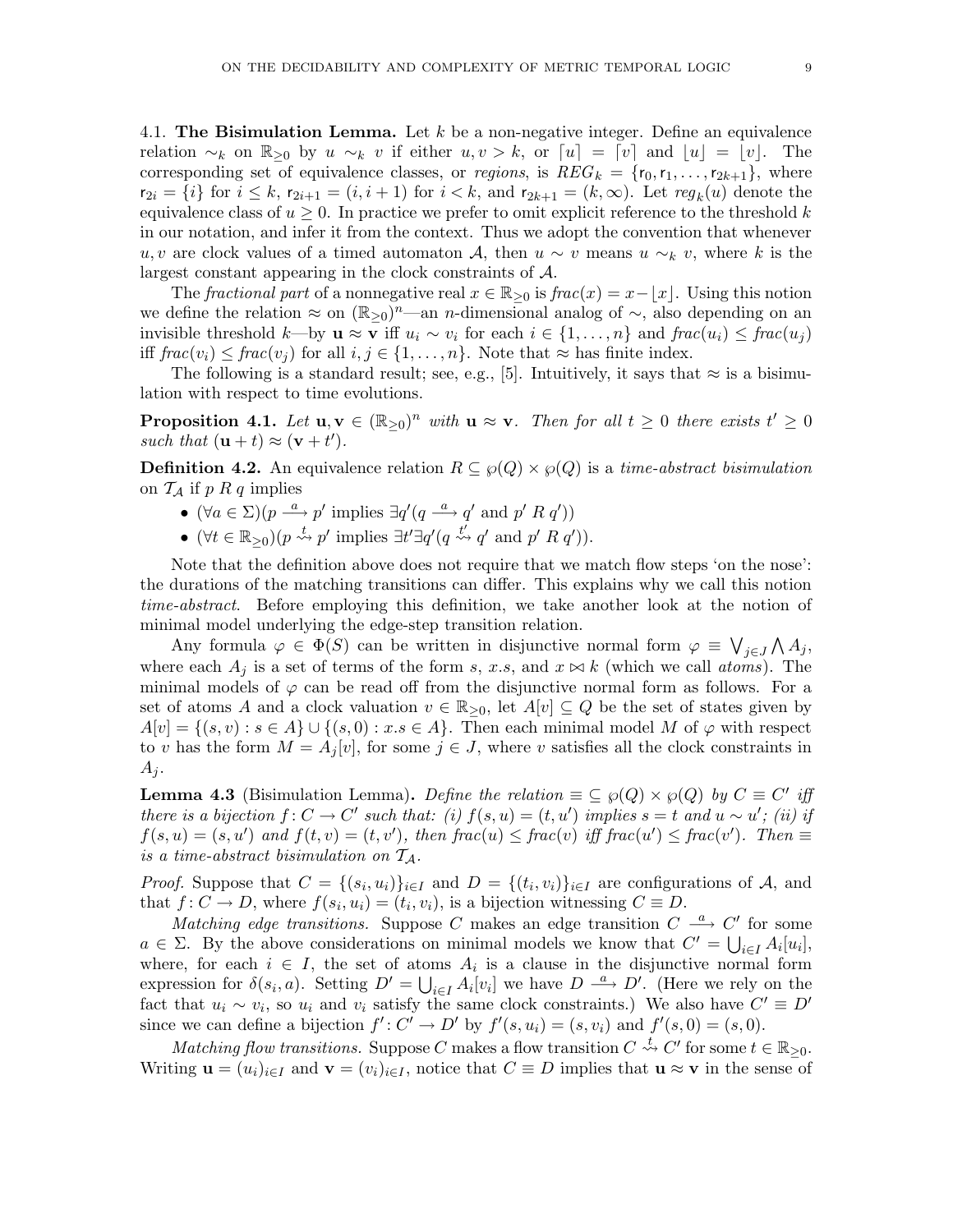Proposition 4.1. By that proposition there exists  $t'$  with  $(\mathbf{u} + t) \approx (\mathbf{v} + t')$ . Thus, writing  $D' = D + t'$ , we have  $D \stackrel{t'}{\rightsquigarrow} D'$  and  $C' \equiv D'$ . П

4.2. The transition system  $\mathcal{W}_{\mathcal{A}}$ . As we have already remarked, the transition system  $\mathcal{T}_\mathcal{A}$  is, informally speaking, not an effective structure—it has uncountably many states, and each state can make uncountably many transitions. Now, using the Bisimulation Lemma, we isolate a sub-transition-system of  $\mathcal{T}_{\mathcal{A}}$ , denoted  $\mathcal{W}_{\mathcal{A}}$ , which can be regarded as an *effective* skeleton of  $\mathcal{T}_{\mathcal{A}}$ .<sup>6</sup> In particular,  $\mathcal{W}_{\mathcal{A}}$  has only countably many states and is finitely branching; nonetheless, for each configuration of  $\mathcal{T}_{\mathcal{A}}$  there is a bisimilar configuration of  $\mathcal{W}_{\mathcal{A}}$ . The key to obtaining a finitely branching transition system here is to realise that, up to bisimulation, only finitely many configurations are reachable via flow steps from a given configuration.

**Definition 4.4.** Let  $C \subseteq Q$  be a configuration. If C is non-empty then let  $x_{min} =$  $\min\{frac(v): (s, v) \in C\}$  and  $x_{max} = \max\{frac(v): (s, v) \in C\}$  be respectively the minimum and maximum fractional parts of the clock values appearing in C. Now define the time successor of C to be the configuration  $next(C)$  given by the following clauses.

- If  $C = \emptyset$  then  $next(C) = C$ .
- If  $C \neq \emptyset$  and  $x_{min} = 0$ , then  $next(C) = C + (1 x_{max})/2$ .
- If  $C \neq \emptyset$  and  $x_{min} > 0$  then  $next(C) = C + (1 x_{max})$ .

**Example 4.5.** Consider a configuration  $C = \{(s, 1.25), (t, 2.5), (s, 0.75)\}\.$  Then  $next(C) =$  $\{(s, 1.5), (t, 2.75), (s, 1)\}\$  (in which time has advanced by 0.25 units, and the clock value in C with largest fractional part has moved to a new region). On the other hand, if  $C = \{(s, 1), (t, 0.5)\}\$ , then  $next(C) = \{(s, 1.25), (t, 0.75)\}\$  (in which the clock value in C with zero fractional part moves to a new region, while all other clock values remain in the same region).

**Definition 4.6.** Define the labelled transition system  $W_A$  as follows.

- Alphabet. The alphabet of  $W_A$  is  $\Sigma \cup \{\varepsilon\}.$
- States. The states of  $W_A$  are those configurations  $C \subseteq Q$  in which all clock values are rational (henceforth call such configurations rational).
- Transitions. Each state C makes a unique  $\varepsilon$ -transition to its time successor next(C). For  $a \in \Sigma$ , we declare that  $C \stackrel{a}{\longrightarrow} \tilde{C}'$  in  $\mathcal{W}_{\mathcal{A}}$  iff  $C \stackrel{a}{\longrightarrow} C'$  in  $\mathcal{T}_{\mathcal{A}}$ .

Let  $(\stackrel{\varepsilon}{\longrightarrow})^*$  denote the reflexive transitive closure of the relation  $\stackrel{\varepsilon}{\longrightarrow}$ . The next two properties show that, up to bisimulation, there is no loss in expressiveness in replacing the flow-step transition relation with  $(\stackrel{\varepsilon}{\longrightarrow})^*$ .

**Proposition 4.7.** Suppose that  $C, D \subseteq Q$  are configurations such that  $C \equiv D$  and D is rational. Then for any flow step  $C \stackrel{t}{\leadsto} C'$  there exists a rational configuration  $D'$ , with  $D\left(\stackrel{\varepsilon}{\longrightarrow}\right)^* D'$  and  $C' \equiv D'.$ 

*Proof.* Observe that if  $C \stackrel{t}{\leadsto} C'$ , then  $C' \equiv next^n(C)$  for some  $n \geq 0$ . Furthermore, notice that if  $C \equiv D$ , then  $next(C) \equiv next(D)$ . It follows that  $C' \equiv next^n(D)$  for some  $n \geq 0$ ; but  $D\left(\frac{\varepsilon}{\varepsilon}\right)^*$  next<sup>n</sup>(D), so the proposition is established.  $\Box$ 

<sup>&</sup>lt;sup>6</sup>In the extended abstract of this paper  $W_A$  was described as a *quotient* of  $\mathcal{T}_A$ , akin to the clock-region quotient of an Alur-Dill automaton. However in our opinion the technical details are more straightforward under the present approach.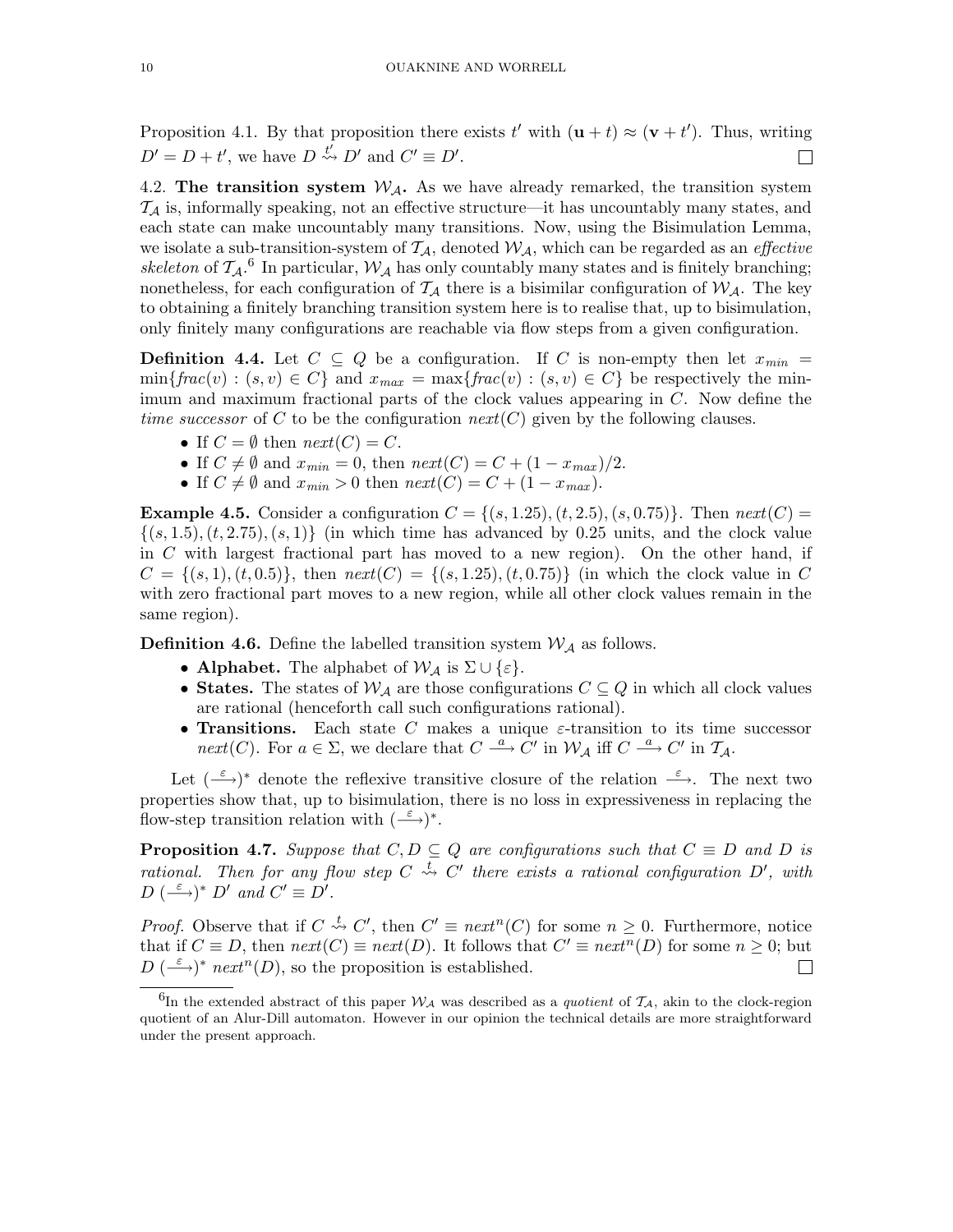**Proposition 4.8.** If configuration C is reachable from the initial configuration  $C_0$  in  $\mathcal{T}_A$ , then there is a rational configuration  $C'$ , with  $C \equiv C'$ , such that  $C'$  is reachable from  $C_0$  in  $W_A$ .

*Proof.* Given a path in  $T_A$ 

 $C_0 \xrightarrow{\sigma_1} C_1 \stackrel{d_1}{\rightsquigarrow} C_2 \xrightarrow{\sigma_2} C_3 \stackrel{d_2}{\rightsquigarrow} \cdots \xrightarrow{\sigma_n} C_{2n-1} = C,$ 

we use Lemma 4.3 and Proposition 4.7 to generate, step by step, a 'matching' path in  $\mathcal{W}_A$ 

$$
C_0 \xrightarrow{\sigma_1} C_1' \xrightarrow{(\varepsilon)}^* C_2' \xrightarrow{\sigma_2} C_3' \xrightarrow{(\varepsilon)}^* \cdots \xrightarrow{\sigma_n} C_{2n-1}' = C',
$$
  
or  $0 < i < 2n - 1$ .

where  $C_i \equiv C'_i$  for  $0 \le i \le 2n - 1$ .

We have now reduced the language-emptiness problem for  $A$  to the following reachability question for  $W_A$ : 'Is there a path from the initial configuration to an accepting configuration?'. In passing from  $\mathcal{T}_{\mathcal{A}}$  to the finitely-branching transition system  $\mathcal{W}_{\mathcal{A}}$  we have achieved a useful rationalisation (no pun intended), however  $\mathcal{W}_{\mathcal{A}}$  still has infinitely many states, albeit only countably many, so it is not obvious that we can decide reachability in this transition system. We bridge this gap by observing the existence of a *well-quasi-order* on the state space of  $W_A$ . This serves in lieu of finiteness to guarantee the termination of a state-exploration algorithm that computes an over-approximation of the set of reachable states. This is described in the next subsection in terms of the theory of well-structured transition systems [14].

4.3. Well-quasi-orders. Recall that a quasi-order  $(W, \preccurlyeq)$  consists of a set W together with a reflexive, transitive relation  $\preccurlyeq$ . An infinite sequence  $w_1, w_2, w_3, \ldots$  in  $(W, \preccurlyeq)$  is said to be *saturating* if there exist indices  $i < j$  such that  $w_i \preccurlyeq w_j$ .  $(W, \preccurlyeq)$  is a well-quasi-order (wqo) if every infinite sequence in  $(W, \preccurlyeq)$  is saturating.

Given a quasi-order  $(\Lambda, \preccurlyeq)$ , the induced monotone domination order (or subword order)  $\subseteq$  on  $\Lambda^*$  is defined by  $a_1 \ldots a_m \subseteq b_1 \ldots b_n$  if there exists a strictly increasing function  $f: \{1 \dots m\} \to \{1, \dots, n\}$  such that  $a_i \preccurlyeq b_{f(i)}$  for all  $i \in \{1, \dots, m\}$ .

**Lemma 4.9** (Higman's Lemma [22]). If  $(\Lambda, \preccurlyeq)$  is a wqo, then the monotone domination order  $\sqsubseteq$  is a wqo on  $\Lambda^*$ .

Next we use Higman's Lemma to establish the existence of a well-quasi-order on the state space of the transition system  $W_A$ . The first step is to define a class of abstract configurations, which are intended as canonical representatives of ≡-equivalence classes of configurations.

**Definition 4.10.** An abstract configuration is a finite word over the alphabet  $\Lambda = \wp(S \times \mathbb{R})$ REG) of nonempty finite subsets of  $S \times REG$ .

Observe immediately that the alphabet  $\Lambda$  under the subset order, being finite, is trivially a wqo. It follows from Lemma 4.9 that the set of abstract configurations is a wqo under the monotone domination order.

Roughly speaking, each (concrete) configuration  $C$  of  $A$  gives rise to an abstract configuration as follows. First, C is converted from a set to a list by ordering its elements according to the fractional part of their clock values. Then each clock value is replaced by the region it lies in. Formally, define an *abstraction function*  $H : \wp(Q) \to \Lambda^*$ , yielding an abstract configuration  $H(C)$  for each configuration C as follows. First, lift the function reg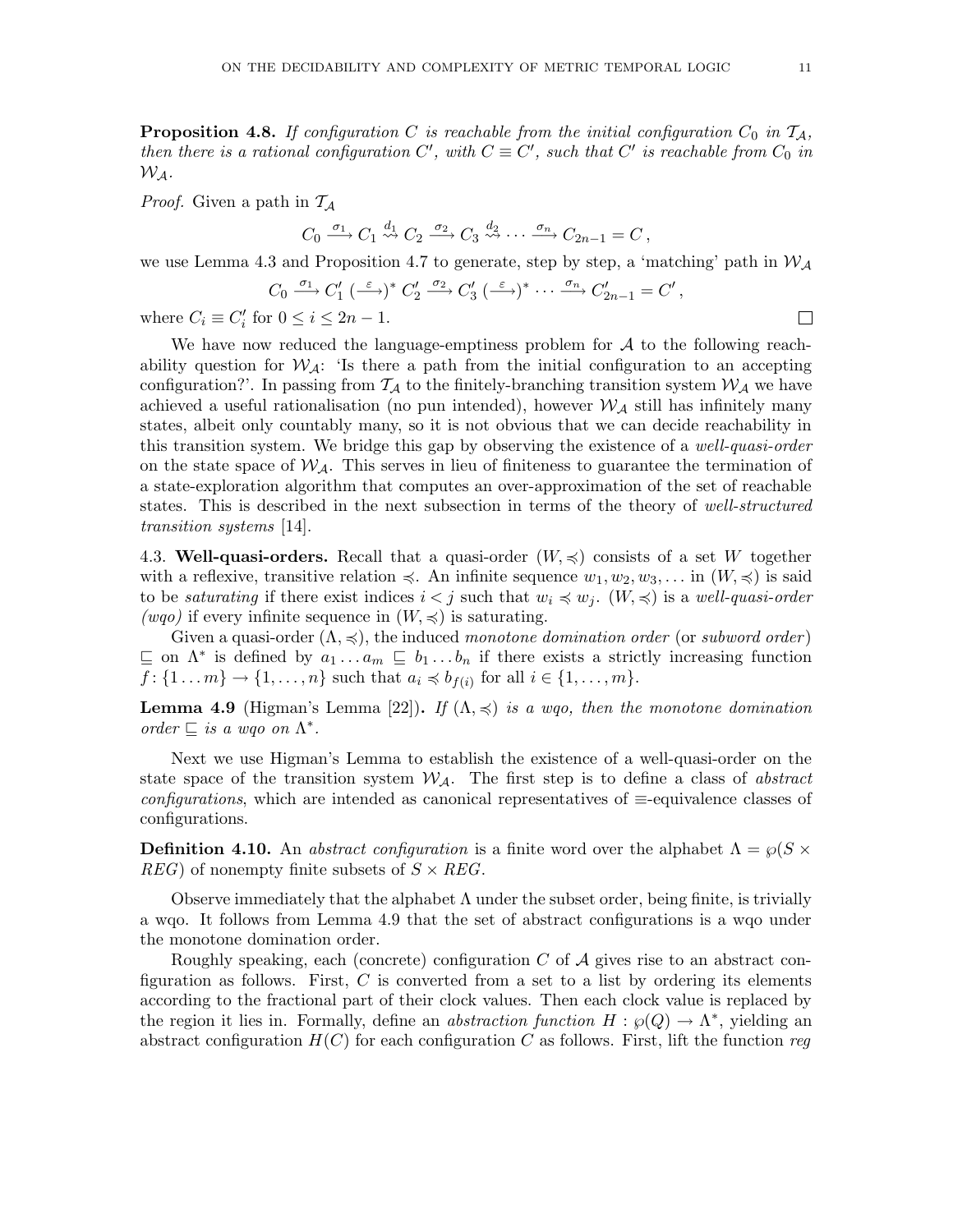to configurations by  $reg(C) = \{(s, reg(v)) : (s, v) \in C\}$ . Now given a configuration C, partition C into a sequence of subsets  $C_1, \ldots, C_n$ , such that for all  $(s, v) \in C_i$  and  $(t, v') \in C_j$ ,  $frac(v) \leq frac(v')$  iff  $i \leq j$  (so  $(s, v)$  and  $(t, v')$  are in the same block  $C_i$  iff v and v' have the same fractional part). Then define  $H(C) = reg(C_1)reg(C_2) \dots reg(C_n) \in \Lambda^*$ .

**Example 4.11.** Consider the automaton  $A$  from Example 3.2. The maximum clock constant appearing in A is 1, thus the corresponding regions are  $r_0 = \{0\}$ ,  $r_1 = (0, 1)$ ,  $r_2 = \{1\}$ and  $r_3 = (1, \infty)$ . Given a concrete configuration  $C = \{(s, 1), (t, 0.4), (s, 1.4), (t, 0.8)\}\,$  the corresponding abstract configuration  $H(C)$  is the word  $\{(s,r_2)\}\{(t,r_1),(s,r_3)\}\{(t,r_1)\}.$ 

Next we show that concrete configurations that map to the same abstract configuration are time-abstract bisimilar.

**Proposition 4.12.** If C and C' are A-configurations such that  $H(C) = H(C')$ , then C and  $C'$  are bisimilar in  $T_A$ .

*Proof.* This follows from the Bisimulation Lemma and the observation that  $H(C) = H(C')$ iff  $C \equiv C'$ .  $\Box$ 

Taking stock, we have defined a class of abstract configurations that carries a natural well-quasi-order, and we have shown that abstract configurations are indeed abstract with respect to the notion of time-abstract bisimilarity. Next we show how to exploit these two observations.

4.4. Well-Structured Transition Systems. The notion of well-structured transition system (wsts) provides a uniform framework for expressing decidability results about a variety of infinite-state systems, including Petri nets, broadcast protocols and lossy channel systems  $[1, 14]$ . Definition 4.13 presents a particular variant, called a *downward wsts* in  $[14]$ .

**Definition 4.13.** A well-structured transition system is a triple  $\mathcal{W} = (W, \preccurlyeq, \longrightarrow)$ , where  $(W, \longrightarrow)$  is a finitely-branching (unlabelled) transition system equipped with a wqo  $\preccurlyeq$  such that:

- $\leq$  is a decidable relation.
- $Succ(w) := \{w' : w \longrightarrow w'\}$  is computable for each  $w \in W$ .
- $\preccurlyeq$  is downward compatible: if  $w, v \in W$  with  $w \preccurlyeq v$ , then for any transition  $v \longrightarrow v'$ there exists a matching sequence of transitions  $w \ (\rightarrow)^* w'$  with  $w' \preccurlyeq v'$ .

Note that downwards compatibility allows a single transition of v to be matched by zero or more transitions of w.

**Theorem 4.14.** [14, Theorem 5.5] Let  $W = (W, \preccurlyeq, \longrightarrow)$  be a wsts. Let  $V \subseteq W$  be a downward-closed (i.e.  $v' \preccurlyeq v$  and  $v \in V$  imply  $v' \in V$ ) decidable subset of W. Then, given a state  $u \in W$ , it is decidable whether there is a sequence of transitions starting at u and ending in V.

We now seek to apply Theorem 4.14 to the case at hand.

**Proposition 4.15.** The transition system  $W_A$  is a wsts (after forgetting the labels on the transitions).

*Proof.* Define a quasi-order on the set of configurations by  $C \preccurlyeq D$  iff  $H(C) \sqsubseteq H(D)$ , that is, if the word  $H(C)$  corresponding to C is a subword of the word  $H(D)$  corresponding to D. It is straightforward that  $\preccurlyeq$  inherits the property of being a well-quasi-order from  $\sqsubseteq$ .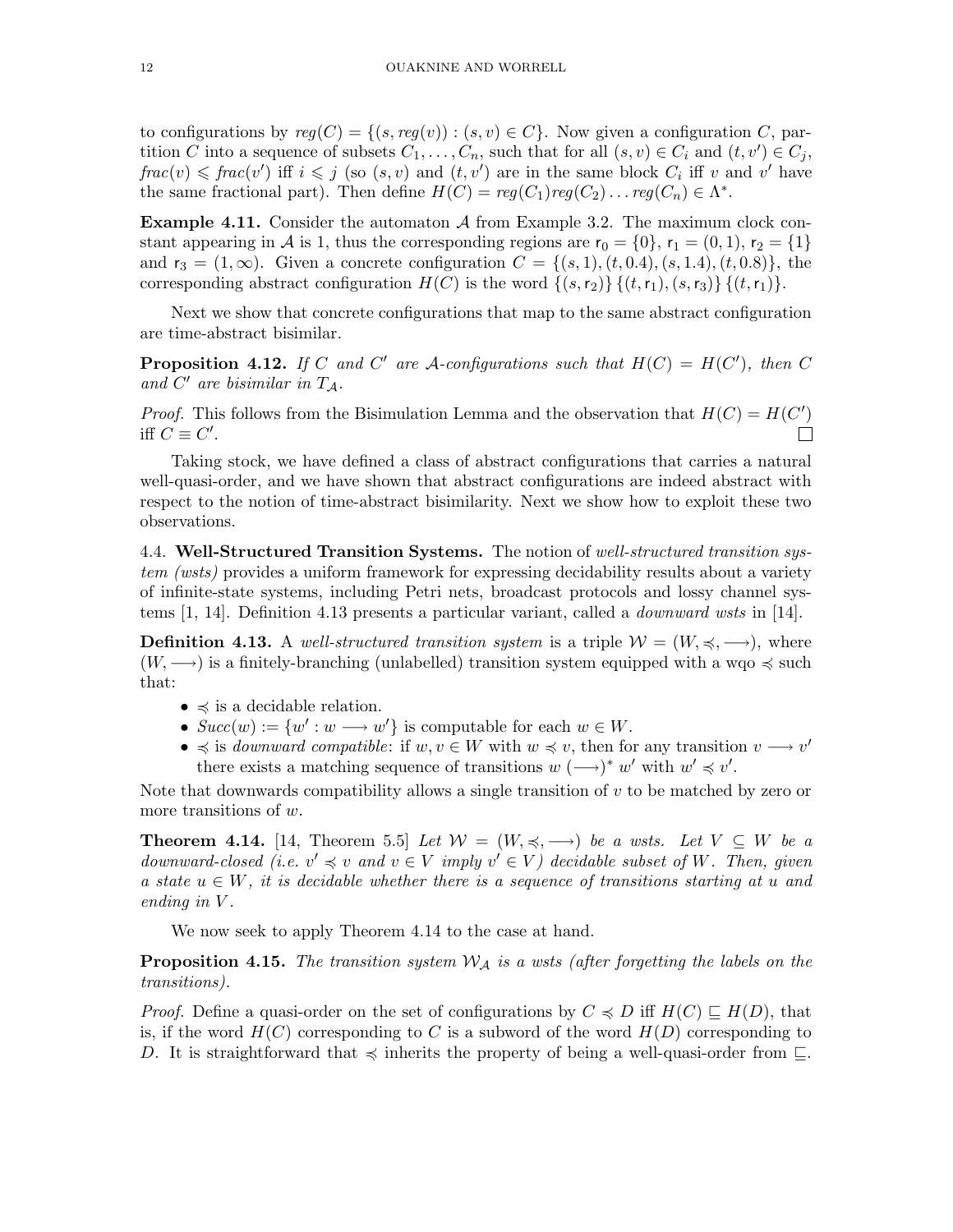Moreover  $\preccurlyeq$  is a decidable relation on rational configurations, since H is computable on rational configurations and  $\subseteq$  is decidable.

It remains to prove that  $\preccurlyeq$  is downward compatible. Now suppose  $C \preccurlyeq D$  and there is a transition  $D \longrightarrow D'$ . We show how to produce a matching sequence of transitions for C. To this end, it is helpful to first observe that  $C \preccurlyeq D$  implies that there is a configuration  $E \subseteq D$ with  $C \equiv E$ . We now consider two cases according to whether the transition  $D \longrightarrow D'$  is an edge step or a flow step.

- Suppose that  $D \stackrel{a}{\longrightarrow} D'$  is an edge step. Since  $E \subseteq D$  and the successors of a configuration under edge steps are computed pointwise (cf. Definition 3.3), there is a configuration  $E' \subseteq D'$  with  $E \stackrel{a}{\longrightarrow} E'$ . Now  $C \equiv E$ , so the Bisimulation Lemma yields a transition  $C \stackrel{a}{\longrightarrow} C'$  with  $C' \equiv E'$ . But  $C' \equiv E'$  and  $E' \subseteq D'$  together imply  $C' \preccurlyeq D'$ .
- Suppose that  $D \stackrel{\varepsilon}{\longrightarrow} D'$  is a flow step. Then  $D' = D + t$  for some  $t \geq 0$ , and, writing  $E' = E + t$ , we have  $E' \subseteq D'$ . By the Bisimulation Lemma, there exists  $t' \geq 0$ such that  $(C + t') \equiv E'$ . As explained in the proof of Proposition 4.7, there is some configuration C' with  $C \left(\stackrel{\varepsilon}{\longrightarrow}\right)^* C'$  and  $C' \equiv (C+t')$ . Then  $C' \equiv (C+t') \equiv E' \subseteq D'$ , so  $C' \preccurlyeq D'$ . This completes the proof.

We are now ready to assert one of our main results.

**Theorem 4.16.** Let A be a one-clock timed alternating automaton and let  $\beta$  be an Alur-Dill timed automaton. Then the language-emptiness problem  $L_f(\mathcal{A}) = \emptyset$ ?' and the languageinclusion problem  $L_f(\mathcal{B}) \subseteq L_f(\mathcal{A})$ ?' are both decidable.

*Proof.* Since a configuration of  $W_A$  is accepting if it only mentions accepting locations of A, the set of accepting configurations of  $W_A$  is downward-closed with respect to  $\preccurlyeq$ . By Proposition 4.14 it is decidable whether an accepting configuration of  $W_A$  is reachable from the initial configuration. In turn this entails, by Proposition 4.7, that it is decidable whether an accepting configuration of  $\mathcal{T}_{\mathcal{A}}$  is reachable from the initial configuration. But this question is equivalent to language emptiness for  $A$ . This proves the first assertion of Theorem 4.16. The proof of the second assertion relies on the construction of a wsts representing the execution of  $\beta$  and  $\beta$  in parallel. We omit the details since we treat at length essentially the same construction in Section 8, where we consider a closely related language inclusion problem over infinite timed words. П

As noted earlier, these results have recently and independently been obtained by Lasota and Walukiewicz [24], also building on our earlier paper [27].

#### 5. Metric Temporal Logic

In this section we define the syntax and semantics of Metric Temporal Logic (MTL). As discussed in the Introduction, there are two different dense-time semantics for MTL: event-based and state-based, and for our concerns the difference is crucial. Following [15, 9, 10, 17, 18, 34], among others, we adopt an event-based semantics using timed words. A key observation about this semantics is that the temporal connectives quantify over a countable set of positions in a timed word. In contrast, the state-based semantics, adopted in, e.g., [7, 20, 31], associates a state to each point in real time, and the temporal connectives quantify over the whole time domain. In the state-based semantics one can use a formula of the type  $\Box(p \leftrightarrow \Diamond_{=1}q)$  to specify a perfect channel, whereas in the event-based semantics the

 $\Box$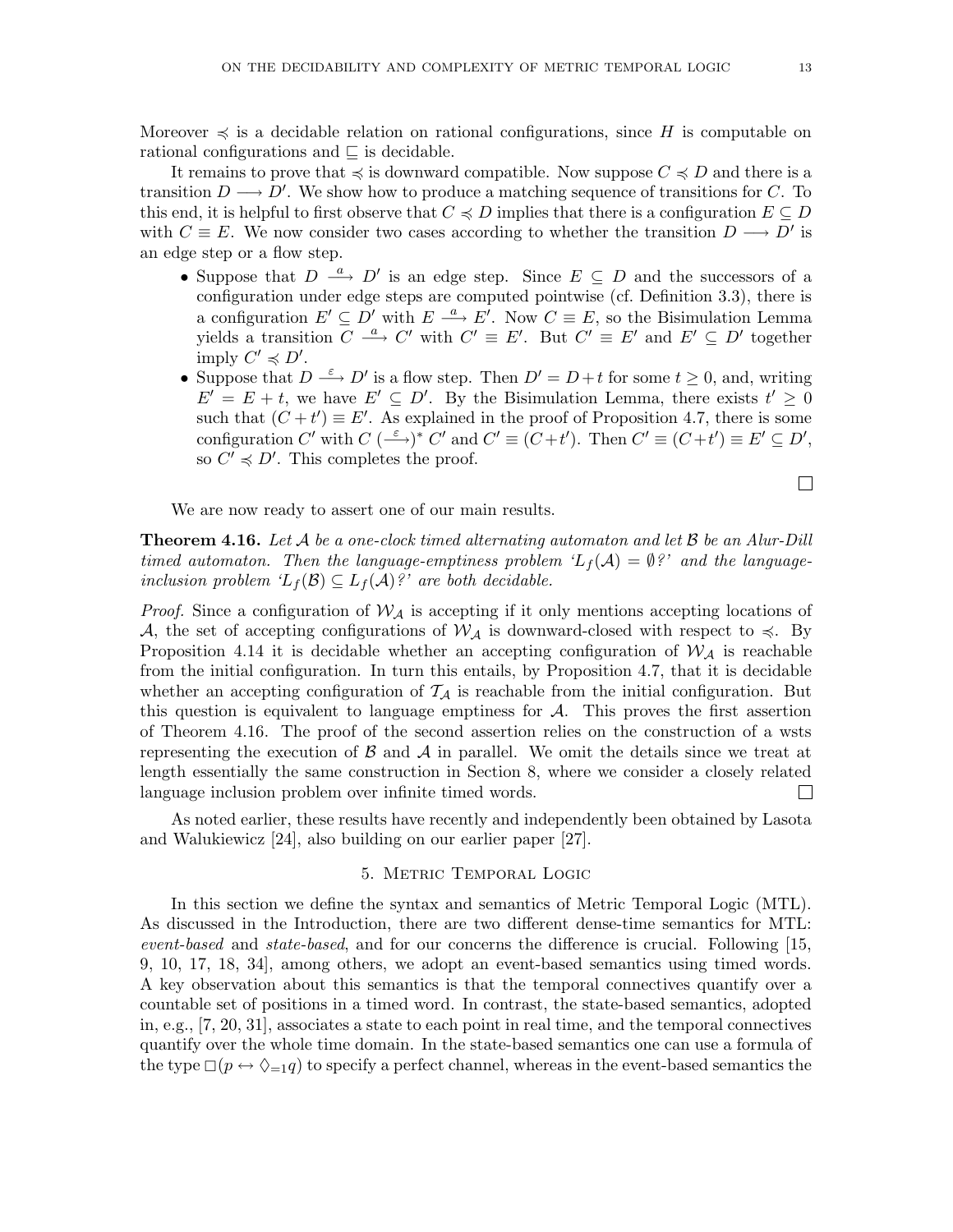same formula only specifies a channel with insertion errors (see Section 7). This observation helps understand why MTL is undecidable under the state-based semantics, whereas, at least over finite words, it is decidable in the event-based semantics (Theorem 6.2).

In the event-based semantics the atomic propositions in MTL refer to particular events, and the temporal connectives quantify over future events. This offers a natural idiom for reasoning about real-time behaviours, as we demonstrate in Example 5.3.

**Definition 5.1.** Given an alphabet  $\Sigma$  of events, the formulas of MTL are built up from  $\Sigma$  by Boolean connectives and time-constrained versions of the next operator  $\bigcap$  and the until operator  $\mathcal U$  as follows:

$$
\varphi ::= a | \top | \varphi_1 \wedge \varphi_2 | \neg \varphi | \bigcirc_I \varphi | \varphi_1 \mathcal{U}_I \varphi_2,
$$

where  $a \in \Sigma$ , and  $I \subseteq \mathbb{R}_{\geq 0}$  is an open, closed, or half-open interval with endpoints in  $\mathbb{N} \cup \{\infty\}$ . If  $I = [0, \infty)$ , then we omit the annotation I in  $\bigcirc_I$  and  $\mathcal{U}_I$ . We also use pseudoarithmetic expressions to denote intervals. For example, the expression ' $\geq 1$ ' denotes  $[1,\infty)$ and  $\prime = 1$ ' denotes the singleton  $\{1\}.$ 

Additional temporal operators are defined using the usual conventions. We have the constrained eventually operator  $\Diamond_I \varphi \equiv \top \mathcal{U}_I \varphi$ , and the constrained always operator  $\Box_I \varphi \equiv$  $\neg \Diamond_I \neg \varphi$ . We define a *dual until* operator via the standard duality:  $\varphi_1 \mathcal{U}_I \varphi_2 \equiv \neg(\neg \varphi_1 \mathcal{U}_I)$  $\neg \varphi_2$ ). Finally, we define **end**  $\equiv \neg \bigcap \top$ , which is true precisely in the last position of a word.

**Definition 5.2.** Given a (finite or infinite) timed word  $\rho = (\sigma, \tau)$  over alphabet  $\Sigma$  and an MTL formula  $\varphi$ , the satisfaction relation  $(\rho, i) \models \varphi$  (read  $\rho$  satisfies  $\varphi$  at position i) is defined as follows (note that we include a clause for dual until, even though it is a derived operator, for future reference):

- $(\rho, i) \models a \text{ iff } \sigma_i = a$
- $\bullet$   $(\rho, i) \models \top$
- $(\rho, i) \models \varphi_1 \land \varphi_2$  iff  $(\rho, i) \models \varphi_1$  and  $(\rho, i) \models \varphi_2$
- $(\rho, i) \models \neg \varphi$  iff  $(\rho, i) \not\models \varphi$
- $\bullet$   $(\rho, i) \models \bigcap_I \varphi$  iff  $i < |\rho|, \tau_{i+1} \tau_i \in I$  and  $(\rho, i + 1) \models \varphi$
- $(\rho, i) \models \varphi_1 \mathcal{U}_I \varphi_2$  iff there exists  $j \geq i$  such that  $(\rho, j) \models \varphi_2, \tau_i \tau_i \in I$ , and  $(\rho, k) \models \varphi_1$  for all k with  $i \leq k < j$ .
- $(\rho, i) \models \varphi_1 \widetilde{\mathcal{U}}_I \varphi_2$  iff for all  $j \geq i$  such that  $\tau_j \tau_i \in I$ , either  $(\rho, j) \models \varphi_2$  or there exists k with  $i \leq k < j$  and  $(\rho, k) \models \varphi_1$ .

We say that  $\rho$  satisfies  $\varphi$ , denoted  $\rho \models \varphi$ , if  $(\rho, 1) \models \varphi$ . The set of finite models of an MTL formula  $\varphi$  is given by  $L_f(\varphi) = \{ \rho \in T\Sigma^+ : \rho \models \varphi \}.$  The set of infinite models of  $\varphi$  is given by  $L_{\omega}(\varphi) = \{ \rho \in T\Sigma^{\omega} : \rho \models \varphi \}.$ 

**Example 5.3.** Consider a set of events  $\Sigma = \{req_i, acq_i, rel_i : i = X, Y \}$  denoting the actions of two processes  $X$  and  $Y$  that request, acquire, and release a lock.

- $\Box (acq_X \rightarrow \Box_{\leq 3} \neg acq_Y)$  says that Y cannot acquire the lock less than 3 seconds after X acquires the lock.
- $\Box (acq_X \rightarrow rel_X \mathcal{U}_{\leq 3} \neg acq_Y)$  says that Y cannot acquire the lock less than 3 seconds after  $X$  acquires the lock, unless  $X$  first releases it.
- $\Box(req_X \to \Diamond_{\leq 2}(acq_X \land \Diamond_{=1} rel_X))$  says that whenever X requests the lock, it acquires the lock within 2 seconds and releases it exactly one second later.

We believe that this example illustrates the convenience of event-based reasoning in the realtime setting, and invite the reader to specify similar properties in the state-based approach.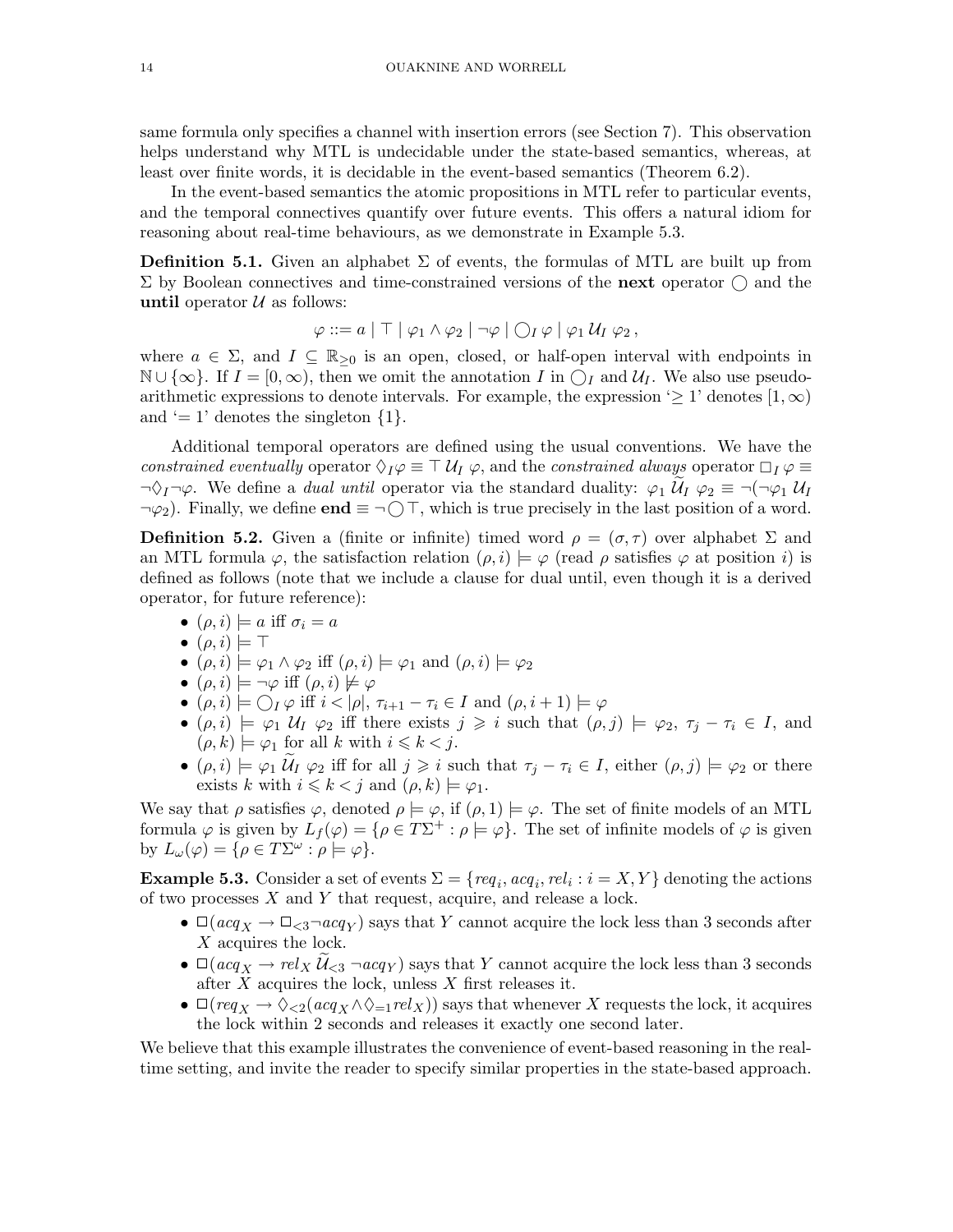Every MTL formula can be put into negation normal form, i.e., where negation is only applied to atomic formulas, by using in addition the dual until and **end** operators. This proceeds in the usual manner, the only awkward case being that of the next operator, which is dealt with as follows:

$$
\neg \bigcirc_I \varphi \equiv (\bigcirc_I \neg \varphi) \vee (\bigcirc_{I'} \top) \vee (\bigcirc_{I''} \top) \vee \mathbf{end},
$$

where  $I' \cup I'' = \mathbb{R}_{\geq 0} \setminus I$ . In other words,  $\bigcirc_{I} \varphi$  fails just in case  $\varphi$  fails in the next position, or the next event occurs outside of  $I$ , or the end of the word has been reached.

## 6. MTL over Finite Words

In this section we consider the satisfiability problem for MTL over finite words: 'Given an MTL formula  $\varphi$ , is  $L_f(\varphi)$  nonempty?'. We also consider the following model-checking problem: 'Given an MTL formula  $\varphi$  and an Alur-Dill timed automaton  $\mathcal{B}$ , is it the case that  $L_f(\mathcal{B}) \subseteq L_f(\varphi)$ ?'. In both cases we show decidability by translating the MTL formulas into equivalent one-clock timed alternating automata and invoking Theorem 4.16. We also show that both problems have non-primitive recursive complexity.

6.1. Decidability. Given an MTL formula  $\varphi$  in negation normal form, we define a oneclock alternating automaton  $\mathcal{A}_{\varphi}$  such that  $L_f(\mathcal{A}_{\varphi}) = L_f(\varphi)$ . Since timed alternating automata are closed under union and intersection, and since it is clear how to define  $\mathcal{A}_{\varphi}$  in case  $\varphi$  is an atomic formula or the negation of an atomic formula, without loss of generality we assume that the outermost connective in  $\varphi$  is  $\bigcap_I, \mathcal{U}_I$  or  $\mathcal{U}_I$ .

Define the *closure* of  $\varphi$ , denoted  $cl(\varphi)$ , to consist of  $\varphi$  itself, all subformulas of  $\varphi$  whose outermost connective is a temporal modality (including end), plus, for each subformula  $\bigcirc_I \psi$ , an element  $(\bigcirc_I \psi)^r$  called the *residual copy* of  $\bigcirc_I \psi$ .<sup>7</sup> A location is accepting iff it corresponds to a subformula whose outermost connective is  $\mathcal{U}_I$  or end.

Recall that a state of  $\mathcal{A}_{\varphi}$  is a pair consisting of a location of  $\mathcal{A}_{\varphi}$ , i.e., a subformula of  $\varphi$ , and a clock value. We define the transition function  $\delta$  so that the presence of state  $(\psi, 0)$ in a configuration during a run of  $\mathcal{A}_{\varphi}$  ensures that the input word satisfies  $\psi$  at the current position. To enforce this requirement, when  $\psi$  is encountered the automaton starts a fresh clock and thereafter propagates  $\psi$  from configuration to configuration in the run until all

<sup>&</sup>lt;sup>7</sup>The inclusion of both  $O_I \psi$  and the residual copy  $(O_I \psi)^r$  in  $cl(\varphi)$  is mainly a convenience to give a more uniform definition of the transition function of  $\mathcal{A}_{\varphi}$ , and to help prove the correctness of the translation in Proposition 6.1. In fact, if the formula  $\varphi$  itself is not of the form  $\bigcirc I\psi$ , then only residual copies of next-subformulas will occur in runs of  $\mathcal{A}_{\varphi}$ .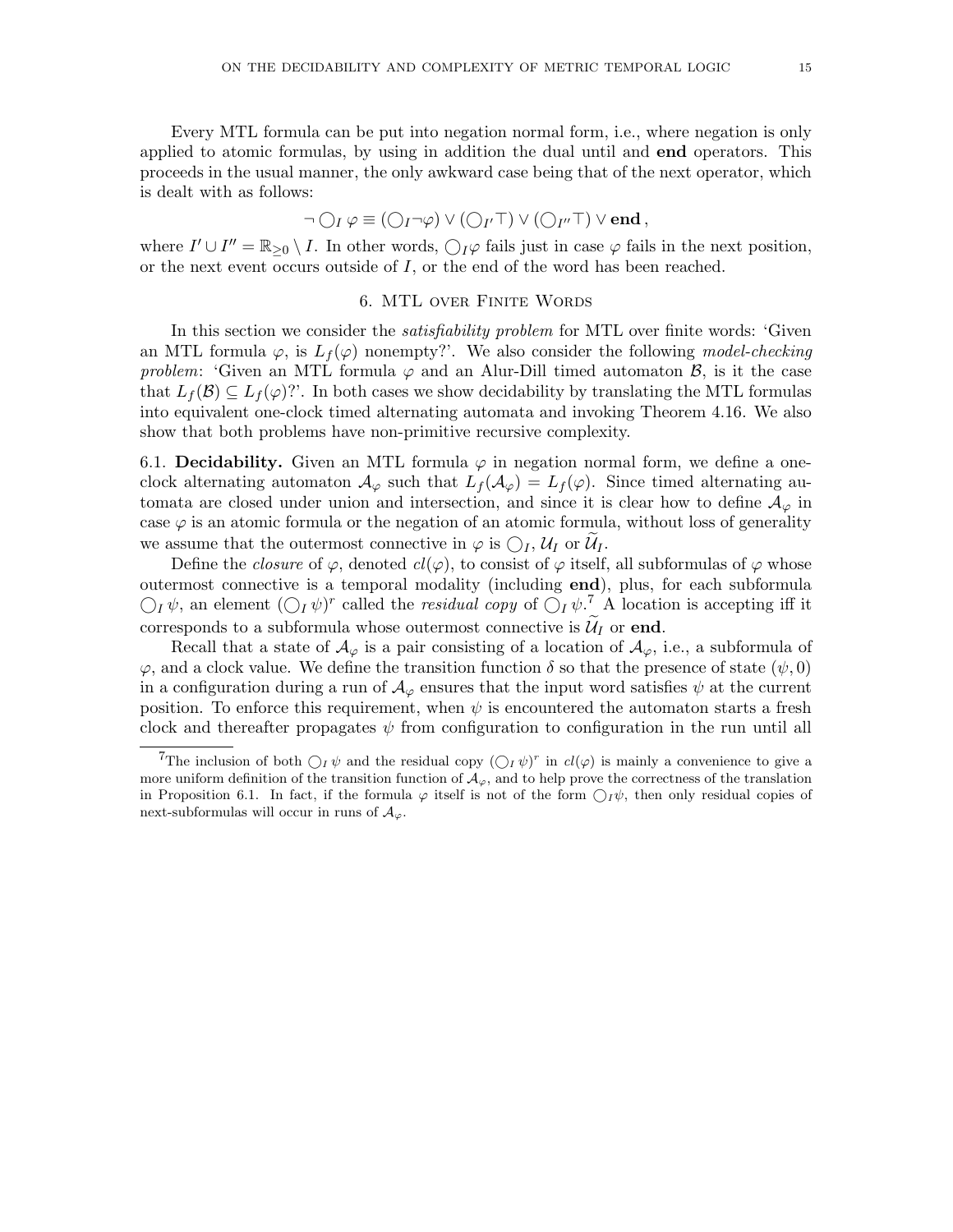the obligations that it stipulates are discharged. Formally,  $\delta$  is defined by:

$$
\delta(a, b) = \begin{cases}\n\top & \text{if } a = b \\
\bot & \text{if } a \neq b\n\end{cases}
$$
\n
$$
\delta(\psi_1 \lor \psi_2, a) = \delta(\psi_1, a) \lor \delta(\psi_2, a)
$$
\n
$$
\delta(\psi_1 \land \psi_2, a) = \delta(\psi_1, a) \land \delta(\psi_2, a)
$$
\n
$$
\delta(\psi_1 U_I \psi_2, a) = ((x.\delta(\psi_2, a)) \land x \in I) \lor ((x.\delta(\psi_1, a)) \land (\psi_1 U_I \psi_2))
$$
\n
$$
\delta(\psi_1 U_I \psi_2, a) = ((x.\delta(\psi_2, a)) \lor x \notin I) \land ((x.\delta(\psi_1, a)) \lor (\psi_1 U_I \psi_2))
$$
\n
$$
\delta(\bigcirc_I \psi, a) = x.(\bigcirc_I \psi)^r
$$
\n
$$
\delta((\bigcirc_I \psi)^r, a) = (x \in I) \land x. \delta(\psi, a)
$$
\n
$$
\delta(\text{end}, a) = \bot.
$$

**Proposition 6.1.**  $L_f(\mathcal{A}_{\varphi}) = L_f(\varphi)$ .

*Proof.* We first show that  $L_f(\mathcal{A}_{\varphi}) \subseteq L_f(\varphi)$ . To this end, let  $\rho = (\sigma, \tau)$  be a timed word in  $L_f(\mathcal{A}_{\varphi})$ , with  $|\rho|=n$ . As usual, write  $d_i=\tau_{i+1}-\tau_i$  for  $1\leq i\leq n$ . Suppose that  $\mathcal{A}_{\varphi}$  has an accepting run on  $\rho$ :

$$
C_0 \xrightarrow{\sigma_1} C_1 \xrightarrow{d_1} C_2 \xrightarrow{\sigma_2} C_3 \xrightarrow{d_2} \cdots \xrightarrow{\sigma_n} C_{2n-1}.
$$

We claim that for each subformula  $\psi$  of  $\varphi$  and each i such that  $1 \leq i \leq n$ ,  $(\rho, i) \models \psi$ whenever  $C_{2i-1} \models_0 \delta(\psi, \sigma_i)$ . We prove this claim by structural induction on  $\psi$ .

The base case, in which  $\psi \equiv a$  or  $\psi \equiv \neg a$  for an atomic formula a, is immediate. The only non-trivial cases in the induction step are when the outermost connective of  $\psi$  is a temporal modality. We consider the cases  $\psi \equiv \bigcirc I \psi_1$  and  $\psi \equiv \psi_1 \mathcal{U}_I \psi_2$ ; the case for dual until is similar to that for until, and end is straightforward.

- $\psi \equiv \bigcirc_I \psi_1$ . If  $C_{2i-1} \models_0 \delta(\psi, \sigma_i)$  then, since  $\delta(\psi, \sigma_i) = x.(\bigcirc_I \psi_1)^r$ , we must have  $((\bigcirc_l \psi_1)^r, 0) \in C_{2i-1}$ . In turn, this entails that  $C_{2i+1} \models_0 \delta(\psi_1, \sigma_{i+1})$  and  $\tau_{i+1} - \tau_i \in$ *I*. Thus, by the induction hypothesis, we have  $(\rho, i+1) \models \psi_1$ , whence  $(\rho, i) \models \bigcirc_I \psi_1$ .
- $\psi \equiv \psi_1 \mathcal{U}_I \psi_2$ . Suppose  $C_{2i-1} \models_0 \delta(\psi, \sigma_i)$ . We consider two possibilities, corresponding to the two disjuncts in the definition of  $\delta(\psi, \sigma_i)$ . One possibility is that  $C_{2i-1} \models_0 \delta(\psi_2, \sigma_i)$  and  $0 \in I$ . In this case, by the induction hypothesis, we have  $(\rho, i) \models \psi_2$ , whence  $(\rho, i) \models \psi_1 \mathcal{U}_1 \psi_2$ . On the other hand, we may have  $C_{2i-1} \models_0 \delta(\psi_1, \sigma_i)$  and  $(\psi, 0) \in C_{2i-1}$ . Then the definition of the transition function  $\delta$  ensures that for each successive value of  $j \geq i$  we have that  $C_{2j-1} \models \delta(\psi_1, \sigma_j)$ and  $(\psi, \tau_j - \tau_i) \in C_{2j+1}$  until at some point  $C_{2j+1} \models \delta(\psi_2, \sigma_j)$  and  $\tau_j - \tau_i \in I$ . (Note that the latter must eventually occur since  $\psi$  is not an accepting location.) From the induction hypothesis it is clear that this implies that  $(\rho, i) \models \psi$ . This completes the proof of the claim.

Having proved the claim, we observe that  $(\varphi, 0) \in C_0$  (the initial configuration), and so  $C_1 \models_0 \delta(\varphi, \sigma_0)$ . Thus, applying the claim in the case  $i = 0$  and  $\psi \equiv \varphi$ , we immediately get that  $\rho \models \varphi$  whenever  $\mathcal{A}_{\varphi}$  has an accepting run on  $\rho$ . This completes the proof that  $L_f(\mathcal{A}_{\varphi}) \subseteq L_f(\varphi).$ 

It remains to show the converse inclusion. To this end, observe that  $\mathcal{A}_{\neg\varphi} = (\mathcal{A}_{\varphi})^c$ , that is, the automaton representing  $\neg \varphi$  is the complement of the automaton representing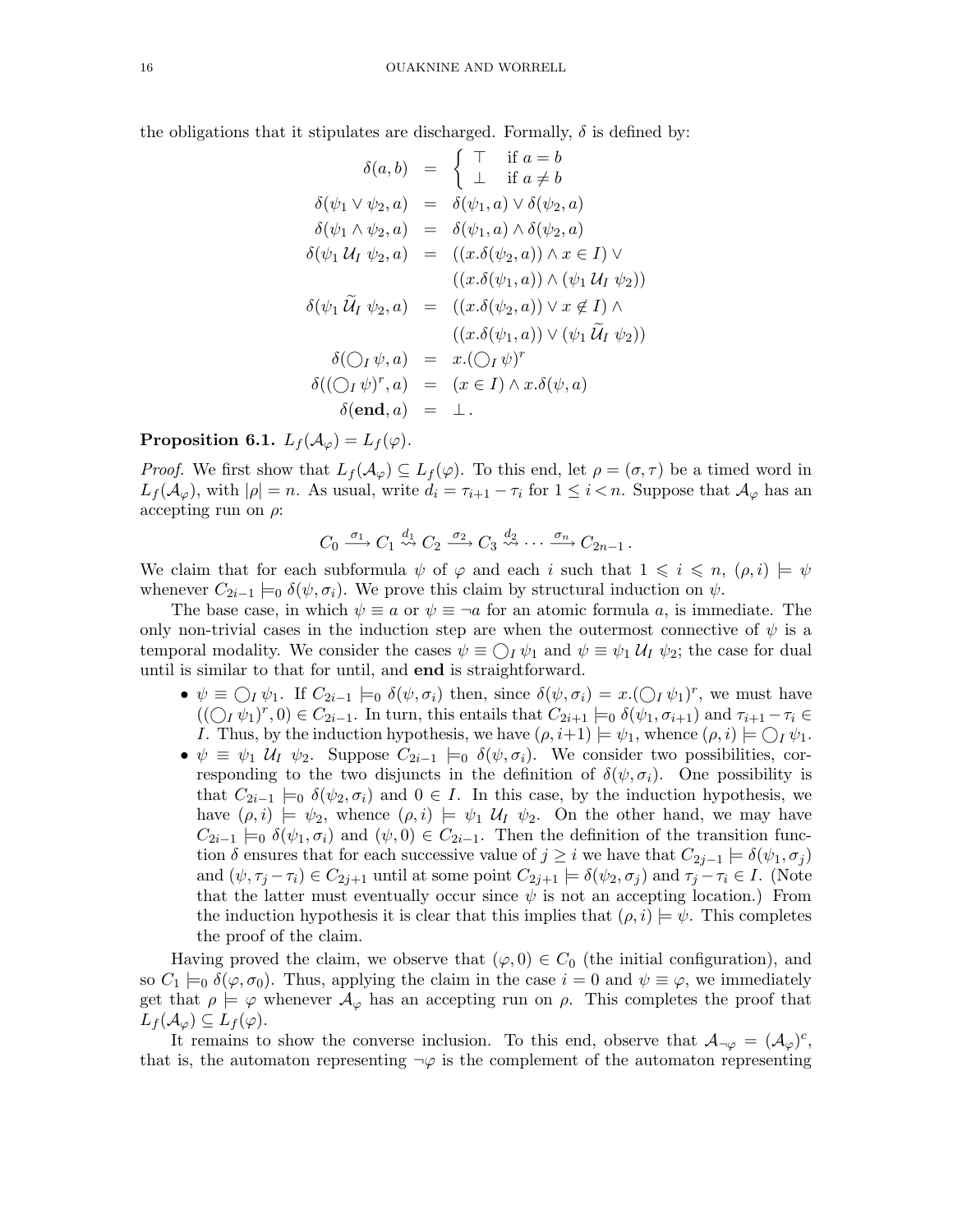$\varphi$ . Indeed, the duality that was used to define the transition function of the complement automaton (cf. Section 3.1) corresponds directly to the duality used to define negation in MTL. Now, using the inclusion that we have just proved, we have

$$
T\Sigma^+\setminus L_f(\mathcal{A}_{\varphi})=L_f((\mathcal{A}_{\varphi})^c)=L_f(\mathcal{A}_{\neg \varphi})\subseteq L_f(\neg \varphi)=T\Sigma^+\setminus L_f(\varphi).
$$

But this directly gives  $L_f(\varphi) \subseteq L_f(\mathcal{A}_{\varphi})$ , which completes the proof.

In conjunction with Theorem 4.16, Proposition 6.1 immediately yields:

**Theorem 6.2.** The satisfiability and the model-checking problems for MTL over finite words are both decidable.

## 7. Complexity

Using a result of Schnoebelen [32] about channel systems, we prove that the satisfiability problem for MTL has non-primitive recursive complexity.

A channel machine consists of a finite-state automaton acting on an unbounded fifo channel, or queue. More precisely, a channel machine is a tuple  $\mathcal{C} = (S, M, \Delta)$ , where S is a finite set of *control states*, M is a finite set of *messages*, and  $\Delta \subseteq S \times \Sigma \times S$  is the transition relation over label set  $\Sigma = \{m, m\}$ :  $m \in M$ . A transition labelled m! writes message m to tail of the channel, and a transition labelled  $m$ ? reads message  $m$  from the head of the channel.

We define an operational semantics for channel machines as follows. A *global state* of C is a pair  $\gamma = (s, x)$ , where  $s \in S$  is the control state and  $x \in M^*$  represents the contents of the channel. The rules in  $\Delta$  induce a  $\Sigma$ -labelled transition relation on the set of global states thus:  $(s, m!, t) \in \Delta$  yields a transition  $(s, x) \stackrel{m!}{\longrightarrow} (t, x \cdot m)$  that writes  $m \in M$  to the tail of the channel, and  $(s, m^2, t) \in \Delta$  yields a transition  $(s, m \cdot x) \stackrel{m^2}{\longrightarrow} (t, x)$  that reads  $m \in M$  from the head of the channel. If we only allow the transitions indicated above, then we call  $\mathcal C$  an *error-free* channel machine. A *computation* of such a machine is a finite sequence of transitions between global states

$$
(s_0,x_0) \xrightarrow{\alpha_0} (s_1,x_1) \xrightarrow{\alpha_1} \cdots \xrightarrow{\alpha_{n-1}} (s_n,x_n).
$$

We also consider channel machines that operate with *insertion errors*. Given  $x, y \in$  $M^*$ , write  $x \subseteq y$  if x can be obtained from y by deleting any number of letters, e.g., sub  $\subseteq$  stubborn, as indicated by the underlining. (This is an instance of the monotone domination order introduced earlier.) Following [32] we model insertion errors by extending the transition relation on global states with the following clause: if  $(s, x) \stackrel{\alpha}{\longrightarrow} (t, y)$ ,  $x' \sqsubseteq x$ and  $y \subseteq y'$ , then  $(s, x') \stackrel{\alpha}{\longrightarrow} (t, y')$ . Dually, we define lossy channel machines by adding a clause: if  $(s, x) \stackrel{\alpha}{\longrightarrow} (t, y)$ ,  $x \sqsubseteq x'$  and  $y' \sqsubseteq y$ , then  $(s, x') \stackrel{\alpha}{\longrightarrow} (t, y')$ . The notion of a computation of a channel machine with insertion errors or lossiness errors is defined analogously to the error-free case.

The control-state reachability problem asks, given a channel machine  $\mathcal{C} = (S, M, \Delta)$  and two distinct control states  $s_{init}, s_{fin} \in S$ , whether there is a finite computation of C starting in global state  $(s_{init}, \varepsilon)$  and ending in global state  $(s_{fin}, x)$  for some  $x \in M^*$ . This problem was proved to be decidable for lossy channel machines by Abdulla and Jonsson [4]. Later Schnoebelen [32] showed that it has non-primitive recursive complexity. The *dual control*state reachability problem asks, given a channel machine  $\mathcal{C} = (S, M, \Delta)$  and two distinct control states  $s_{init}, s_{fin} \in S$ , whether there is a finite computation of C starting in control state  $(s_{fin}, x)$  and ending in state  $(s_{init}, \varepsilon)$ , for some initial channel contents  $x \in M^*$ .

 $\Box$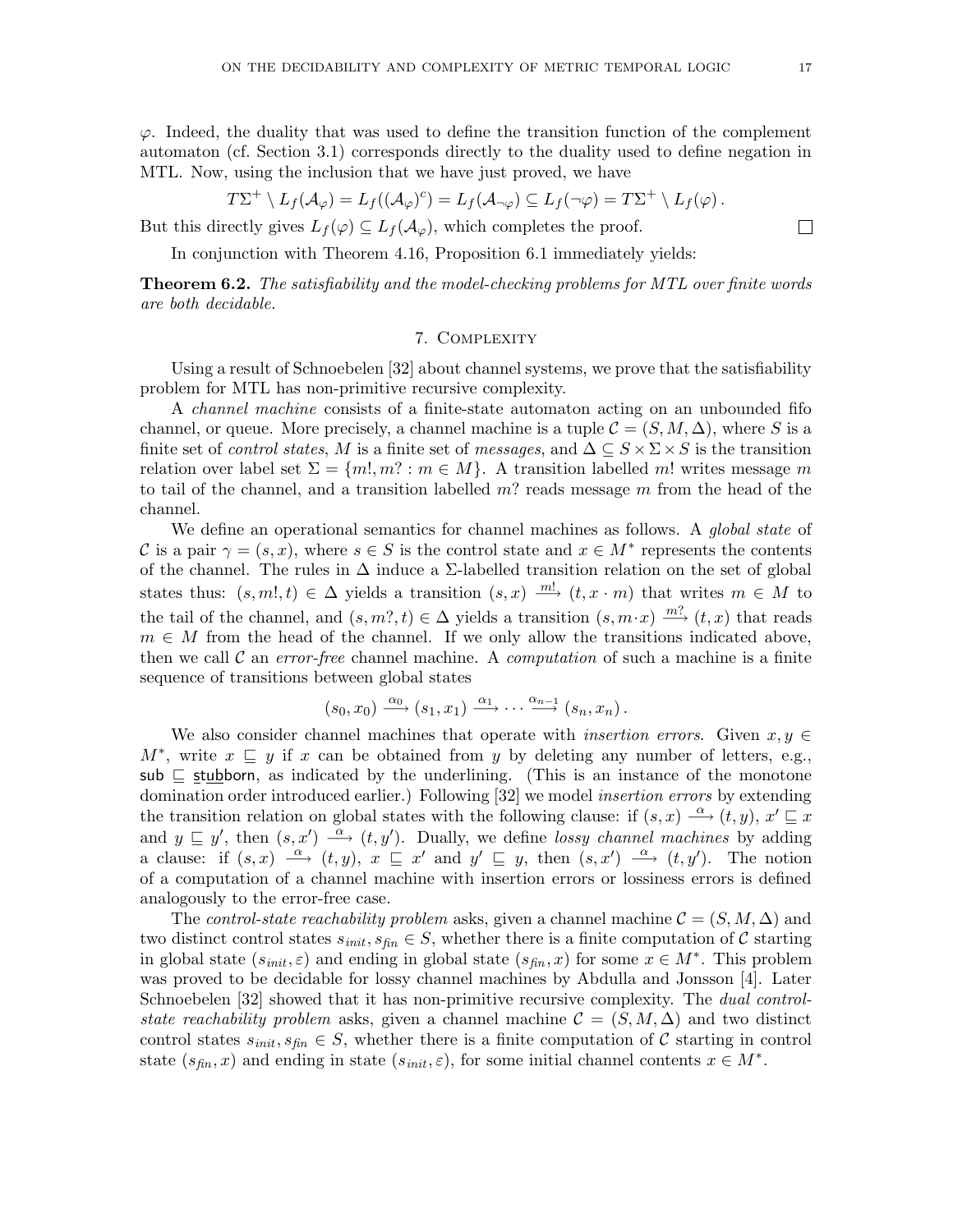Note that the difference between the control-state reachability problem and the dual control-state reachability problem depends on whether the initial or final channel is required to be empty. This difference is significant. For instance, the control-state reachability problem is trivial for channel machines with insertion errors. In this case there is a computation from  $(s_{init}, \varepsilon)$  to  $(s_{fin}, x)$  for some  $x \in M^*$  iff there is a path from  $s_{init}$  to  $s_{fin}$  in the underlying control automaton. Indeed, given such a path we can always construct a matching computation of the channel machine by using insertion errors to ensure that every readtransition along the path is enabled. In contrast, for the dual control-state reachability problem we have the following result.

**Proposition 7.1.** The dual control-state reachability problem for channel machines with insertion errors has non-primitive recursive complexity.

*Proof.* Given a channel machine  $\mathcal{C} = (S, M, \Delta)$ , the *opposite channel machine* is defined by  $\mathcal{C}^{op} = (S, M, \Delta^{op})$  where

$$
\Delta^{\mathrm{op}} = \{ (s, m!, t) : (t, m?, s) \in \Delta \} \cup \{ (s, m?, t) : (t, m!, s) \in \Delta \}.
$$

Note that C has a computation from  $(s, x)$  to  $(t, y)$  with lossiness errors iff  $\mathcal{C}^{\text{op}}$  has a computation from  $(t, y^{\text{op}})$  to  $(s, x^{\text{op}})$  with insertion errors, where  $(-)^{\text{op}}: M^* \to M^*$  reverses the order of a word. Thus the dual control-state reachability problem for  $\mathcal C$  with insertion errors is equivalent to the control-state reachability problem for  $\mathcal{C}^{op}$  with lossiness errors. But, as we mentioned above, this last problem is known to be decidable with non-primitive recursive complexity.  $\Box$ 

**Theorem 7.2.** The satisfiability and model checking problems for MTL over finite words have non-primitive recursive complexity.

Proof. We give a reduction of the dual control-state reachability problem for channel machines with insertion errors to the satisfiability problem for MTL.

Let  $\mathcal{C} = (S, M, \Delta)$  and  $s_{init}, s_{fin} \in S$  be an instance of the dual control-state reachability problem. We consider MTL formulas over the set of events  $\Sigma = S \cup \{m, m\}$ :  $m \in M$ . We use the formula  $\varphi_{CHAN}$  below to capture the behaviour of a channel: every write-event is followed one time unit later by a matching read-event. However, there is no guarantee that every read-event is preceded one time unit earlier by a write-event, so the channel may have insertion errors.

$$
\varphi_{\text{CHAN}} \equiv \bigwedge_{m \in M} \Box (m! \rightarrow \Diamond_{=1} m?).
$$

In order that there be no confusion in terms of matching write-events with their corresponding subsequent read-events, we require that time be strongly monotonic (no two events can occur at the same time). This is captured by the formula  $\varphi_{SM}$ :

$$
\varphi_{SM} \equiv (\bigcirc_{>0} \top) \mathcal{U} \textbf{end}.
$$

We encode the finite control of C using the formula  $\varphi_{CONT}$ :

$$
\varphi_{CONT} \equiv \bigwedge_{s \in S} (s \to \bigvee_{(s,\mu,t) \in \Delta} (\bigcirc \mu \wedge \bigcirc \bigcirc t)).
$$

We then use  $\varphi_{RUN}$  to assert that a run must start in control state  $s_{fin}$  and obey the discrete controller until it terminates in control state  $s_{\text{init}}$  with empty channel:

$$
\varphi_{RUN} \equiv s_{fin} \wedge (\varphi_{CONT} \mathcal{U} (s_{init} \wedge \mathbf{end})).
$$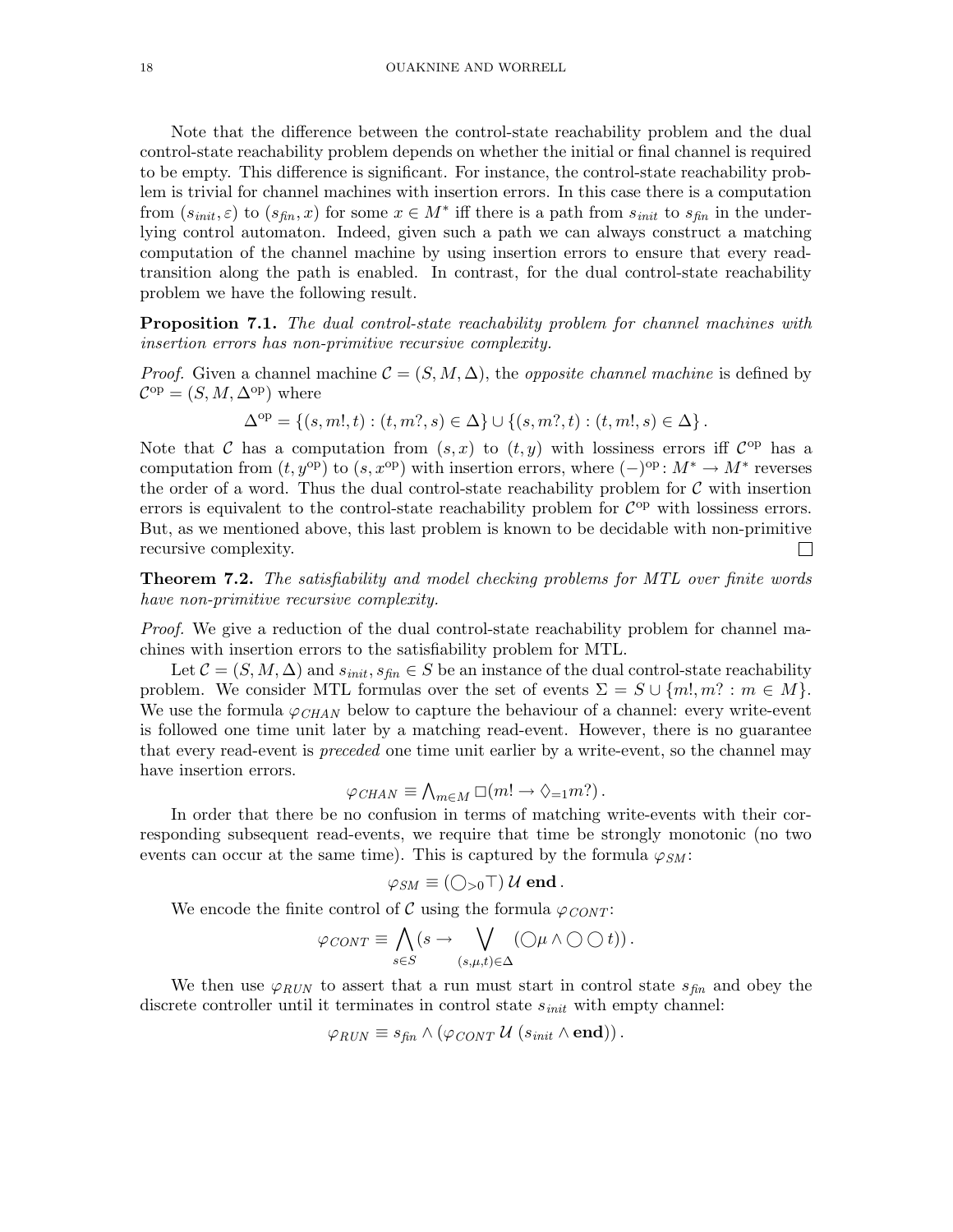#### $\varphi_{REACH} \equiv \varphi_{CHAN} \wedge \varphi_{SM} \wedge \varphi_{RUN}$ .

Suppose we are given a timed word  $\rho$  satisfying  $\varphi_{REACH}$ ; then we can construct a computation of C as follows. First, observe that  $\rho$  consists of an alternating sequence of events from S and events from  $\{m!, m? : m \in M\}$ . This gives the sequence of control states and transitions in the desired computation; it remains to construct the contents of the channel at each control state. Suppose event  $s \in S$  occurs at some point along  $\rho$  with timestamp t. Then the channel contents associated to this occurrence of s is the sequence of read events occurring in  $\rho$  in the time interval  $(t, t+1)$ . Observe how this definition ensures that a message can only be read from the head of the channel, and how each write event adds a message to the tail of the channel. Finally, observe that any timed word satisfying  $\varphi_{REACH}$  must have  $s_{init}$  as its last event; this ensures that the channel is empty at that point.

Conversely, suppose we are given a computation of  $\mathcal{C}$ ,

$$
(s_0, x_0) \xrightarrow{\alpha_0} (s_1, x_1) \xrightarrow{\alpha_1} \cdots \xrightarrow{\alpha_{n-1}} (s_n, x_n)
$$

with  $s_0 = s_{fin}$ ,  $s_n = s_{init}$  and  $x_n = \varepsilon$ . We then derive a timed word  $\rho = (\sigma, \tau)$  that satisfies  $\varphi_{REACH}$ . We define  $\sigma = s_0 \alpha_0 s_1 \alpha_1 \ldots s_n$ ; this guarantees that  $\rho$  satisfies  $\varphi_{CONT}$ . It remains to choose a sequence of timestamps  $\tau$  such that  $\varphi_{CHAN} \wedge \varphi_{SM}$  is also satisfied.

Since the given computation of  $\mathcal C$  ends with the empty channel, every message that is written to the channel is eventually read from the channel. Thus for each write event  $m!$  in σ there is a 'matching' read event m? later on. We choose the timestamps τ so that each such matching pair is separated by one time unit. Formally we choose the  $\tau_i$  sequentially, starting with  $\tau_0 = 0$  and maintaining the following invariant:  $\tau_i$  is chosen such that for each matching pair  $\sigma_j = m!$  and  $\sigma_k = m!$ , if  $j < k = i$  then  $\tau_i - \tau_j = 1$ , and if  $j < i < k$  then  $\tau_i - \tau_j < 1$ . It is clearly possible to do this using the density of time.

Thus a channel machine  $\mathcal{C} = (S, M, \Delta)$  and pair of control states  $s_{init}, s_{fin} \in S$  is a positive instance of the dual reachability problem iff the formula  $\varphi_{REACH}$  is satisfiable. This shows that the satisfiability problem for MTL has non-primitive recursive complexity.

Finally, consider a universal Alur-Dill timed automaton, i.e., one that accepts all non-Zeno timed traces. Model checking this automaton against a given MTL formula is equivalent to asking whether the formula is valid, i.e., whether its negation is unsatisfiable. The complexity of model checking MTL is therefore also non-primitive recursive.  $\Box$ 

## 8. Infinite Words: Safety MTL

In this section we reuse constructions from Section 4 to prove the decidability of the model-checking problem over infinite words for a subset of MTL, called *Safety MTL*. Safety MTL consists of those MTL formulas in negation normal form that only include instances of the constrained until operator  $\mathcal{U}_I$  in which interval I has bounded length. Note that no restrictions are placed on the dual-until operator  $\mathcal{U}_I$ .

Safety MTL can express time-bounded response properties, but not arbitrary response formulas. For instance, the formulas  $\varphi_1 \equiv \Box(a \to \Diamond_{=1}b)$  and  $\varphi_2 \equiv \Box(a \to \Diamond_{\leq 5}(b \land \Diamond_{=1}c))$ are in Safety MTL, but  $\varphi_3 \equiv \Diamond a$  is not. Note in passing that intuitively  $\varphi_2$  is much harder to model check than  $\varphi_1$ . To find a counterexample to  $\varphi_1$  one need only guess an a-event, and check that there is no b-event one time unit later—a task requiring only one clock. On the other hand, to find a counterexample to  $\varphi_2$  one must not only guess an a-event, but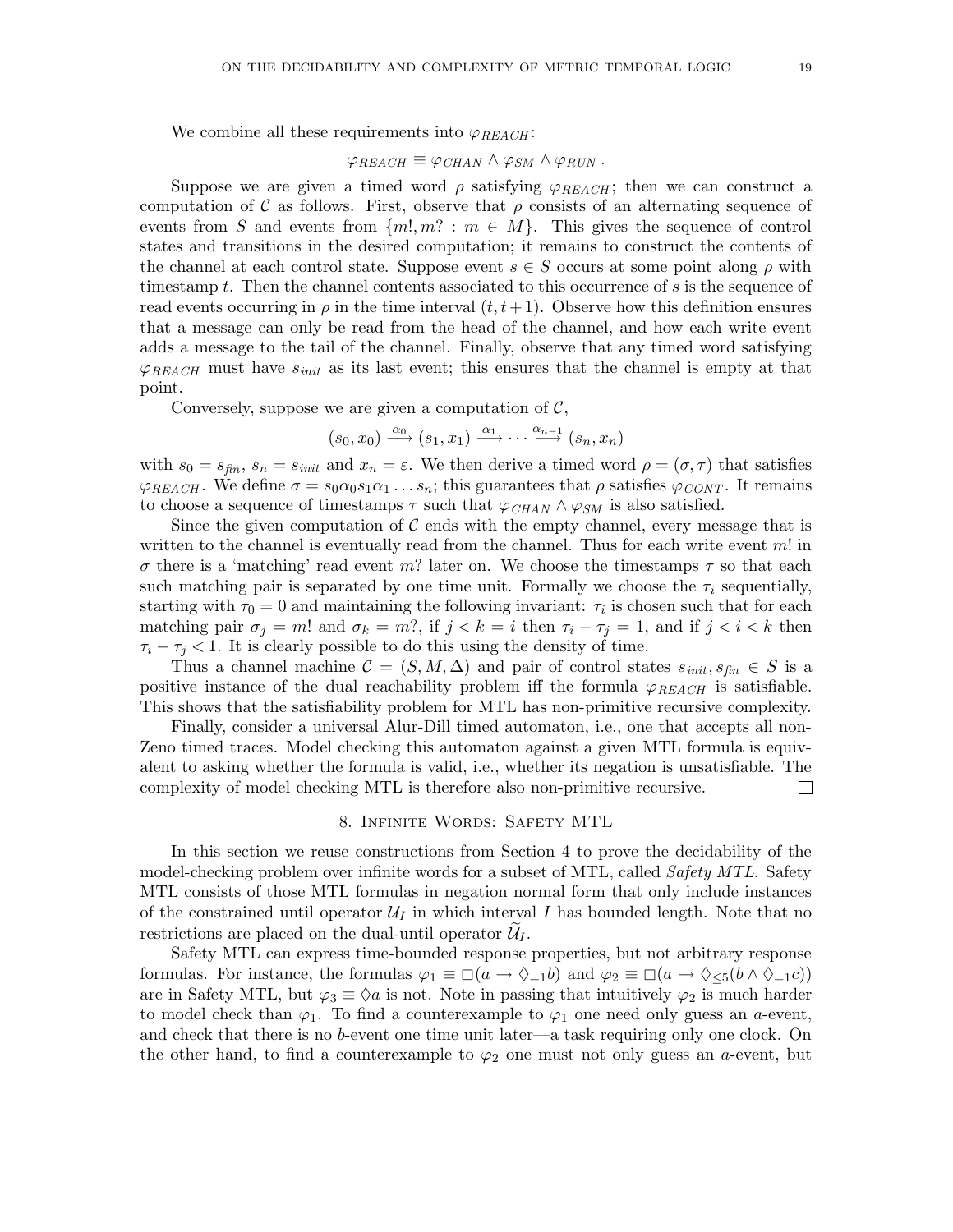also check that every b-event in the ensuing five time units fails to have a matching c-event one time unit later—a task requiring a potentially unbounded number of clocks.

To explain the name Safety MTL, recall from [16] that a language  $L \subseteq T\Sigma^{\omega}$  defines a safety property relative to the divergence of time if for every  $\rho \notin L$  there exists  $n \in \mathbb{N}$  such that no infinite timed word in  $T\Sigma^{\omega}$  extending  $\rho[1 \dots n]$  is contained in L. In this case we say that  $\rho[1 \dots n]$  is a bad prefix of  $\rho$ .

**Proposition 8.1.** For every Safety MTL formula  $\varphi$ ,  $L_{\omega}(\varphi)$  is a safety property relative to the divergence of time.

*Proof.* It is straightforward to prove this result by structural induction on  $\varphi$ . However, we do not give details since we do not use this result in the sequel and since it follows directly, in any case, from Proposition 8.2 and Proposition 8.3. П

To model check a Safety MTL formula  $\varphi$  on an Alur-Dill automaton  $\beta$  we need only check whether any of the bad prefixes of  $\varphi$  are prefixes of words accepted by  $\beta$ . We can do this by invoking a variant of the idea used in the proof of Theorem 4.16. To set up this model-checking procedure we first define a translation of  $\varphi$  into a one-clock alternating automaton  $\mathcal{A}_{\varphi}^{safe}$  in which every location is accepting.

 $\mathcal{A}_{\varphi}^{safe}$  is a modification of the automaton  $\mathcal{A}_{\varphi}$  from Section 6.1.  $\mathcal{A}_{\varphi}^{safe}$  has the same alphabet, locations and initial location as  $\mathcal{A}_{\varphi}$ , but we declare every location of  $\mathcal{A}_{\varphi}^{safe}$  to be accepting. To compensate for this last change, we modify a single clause in the definition of the transition function  $\delta$ —the clause for  $\varphi_1 \mathcal{U}_I \varphi_2$ —as indicated below.

$$
\delta(\varphi_1 \mathcal{U}_I \varphi_2, a) = ((x.\delta(\varphi_2, a)) \wedge x \in I) \vee ((x.\delta(\varphi_1, a)) \wedge (\varphi_1 \mathcal{U}_I \varphi_2) \wedge (x \le \sup(I))).
$$

Intuitively, the above definition uses a 'timeout' rather than an acceptance condition to ensure that the second argument of  $\mathcal{U}_I$  eventually becomes true. In a non-Zeno run, the automaton cannot get stuck forever in location  $\varphi_1 \mathcal{U}_I \varphi_2$  since the clock constraints in the definition of  $\delta(\varphi_1 \mathcal{U}_I \varphi_2, a)$  only allow transitions when the value of clock x is no greater than  $\sup(I)$ .

Recall that so far we have only considered alternating automata on finite words. In order to state the correctness of the definition of  $\mathcal{A}_{\varphi}^{safe}$  we consider runs of timed alternating automata on infinite words. Our task is simplified by the fact that we only consider automata in which every location is accepting. (Technically this means that, as with automata over finite words, we can elide the tree structure that is usually associated with runs of alternating automata.) Suppose then that  $A$  is a timed alternating automaton in which every location is accepting. A run of A on an infinite timed word  $\rho = (\sigma, \tau)$  is an infinite alternating sequence of edge steps and flow steps in  $\mathcal{T}_A$ :

$$
C_0 \xrightarrow{\sigma_1} C_1 \xrightarrow{d_1} C_2 \xrightarrow{\sigma_2} C_3 \xrightarrow{d_2} \cdots \xrightarrow{d_n} C_{2n} \xrightarrow{\sigma_{n+1}} \cdots,
$$

where  $C_0$  is the initial configuration and  $d_i = \tau_{i+1} - \tau_i$ . We define  $L_{\omega}(\mathcal{A})$  to be the set of  $\rho \in T\Sigma^{\omega}$  over which A has a run. (Since every state of A is accepting, there is no need to consider an acceptance condition here.)

**Proposition 8.2.**  $L_{\omega}(\varphi) = L_{\omega}(\mathcal{A}_{\varphi}^{safe})$  for each Safety MTL formula  $\varphi$ .

Proof. The proof of Proposition 6.1 carries over almost verbatim to the present setting. Referring to the details of that proof, the only change is to observe that it is the 'timeout'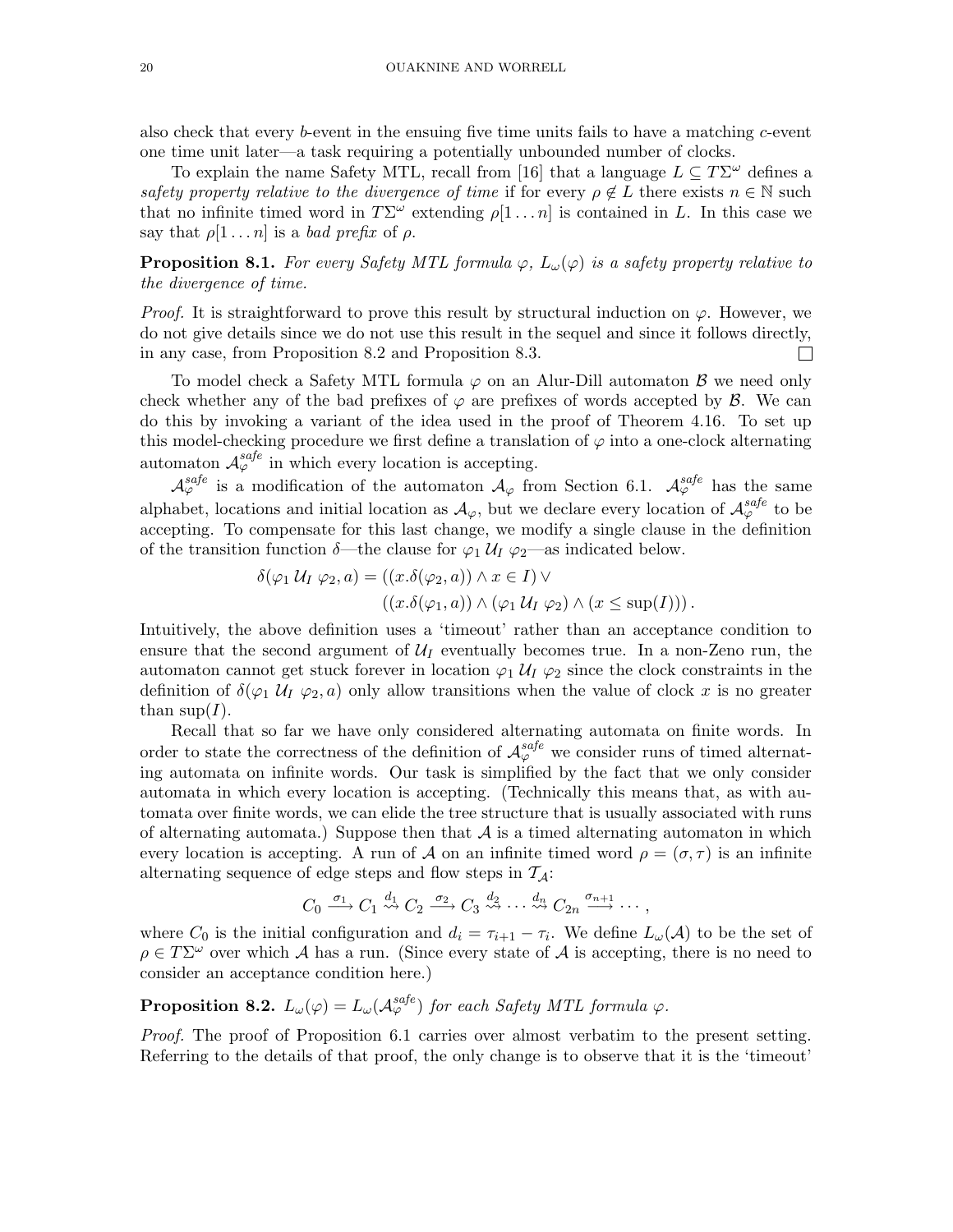in the definition of  $\delta(\varphi_1 \mathcal{U}_I \varphi_2, a)$ , rather than the fact that  $\varphi_1 \mathcal{U}_I \varphi_2$  is non-accepting, that ensures that whenever ( $\varphi_1$  U<sub>I</sub>  $\varphi_2$ , 0) lies in some configuration  $C_{2i-1}$  in a run, then there exists  $j \geq i$  such that  $C_{2j-1} \models \delta(\varphi_2, \sigma_i)$ .  $\Box$ 

8.1. The model checking procedure. Given an Alur-Dill automaton  $\mathcal{B}$ , and a one-clock timed alternating automaton  $A$  in which every state is accepting, we describe a decision procedure for the model-checking problem ' $L_{\omega}(\mathcal{B}) \subseteq L_{\omega}(\mathcal{A})$ ''. Combining this procedure with Proposition 8.2 gives a method for model checking Safety MTL formulas on Alur-Dill automata.

The following proposition helps enable us to decide whether  $L_{\omega}(\mathcal{B}) \subseteq L_{\omega}(\mathcal{A})$ , while only considering finite runs of A. The idea is that for any word  $\rho \in T\Sigma^{\omega} \setminus L_{\omega}(\mathcal{A})$ , there is a finite bad prefix  $\rho[1 \dots n]$  none of whose (non-Zeno) extensions lies in  $L_{\omega}(\mathcal{A}).$ 

**Proposition 8.3.** Let  $A$  be a timed alternating automaton in which every state is accepting. Then  $\rho \in T\Sigma^{\omega} \setminus L_{\omega}(\mathcal{A})$  iff there exists  $n \in \mathbb{N}$  such that  $\rho[1 \dots n] \in L_f(\mathcal{A}^c)$ .

*Proof.* The 'if' direction of the proof is straightforward. Suppose that  $\rho[1 \dots n] \in L_f(\mathcal{A}^c)$ .<sup>8</sup> By Proposition 3.6 there can be no run of A on the finite word  $\rho[1 \dots n]$ . (Any such run would be accepting, since every location of  $A$  is accepting.) A fortiori there can be no run of  $\mathcal A$  on  $\rho$ .

Now we show the 'only if' direction. If  $\rho \notin L_{\omega}(\mathcal{A})$  then A does not have a run on  $\rho$ . Moreover we observe that for each  $i \geq 1$  there are only finitely many ways to extend a run of A on the finite prefix  $\rho[1 \dots i]$  to a run on  $\rho[1 \dots (i+1)]$ . Thus, by König's lemma, there exists  $n \in \mathbb{N}$  such that A does not have a run on  $\rho[1 \dots n]$ . For this choice of n the complement automaton  $\mathcal{A}^c$  accepts  $\rho[1 \dots n]$ . П

From this point on, the explanation of the model checking procedure closely follows Section 4. In fact, the remainder of this section consists of recapitulations of the definitions and propositions from Section 4, changing what needs to be changed. Briefly, the main difference between Section 4 and the present section is that rather than just considering a wsts generated by a timed alternating automaton, we consider a wsts generated by a timed alternating automaton  $\mathcal{A}^c$  and an Alur-Dill automaton  $\mathcal B$  executing in parallel. We reduce the language emptiness problem ' $L_{\omega}(\mathcal{B}) \cap L_{\omega}(\mathcal{A}^c) = \emptyset$ ?' (which is equivalent to  $'L_{\omega}(\mathcal{B}) \subseteq L_{\omega}(\mathcal{A})$ ?') to reachability on this wsts.

Suppose that  $\beta$  is an Alur-Dill timed automaton with n clocks. Recall that a state of B is a pair  $\gamma = (s, \mathbf{v})$ , where s is a location of B and  $\mathbf{v} \in (\mathbb{R}_{\geq 0})^n$  is a clock valuation. Given also a one-clock alternating automaton A, define a  $\beta-\mathcal{A}^c$ -configuration to be a pair  $(\gamma, C)$ , where  $\gamma$  is a state of  $\beta$  and  $C$  is a configuration of  $\mathcal{A}^c$ . Following the pattern of Definition 4.6 we define a labelled transition system  $\mathcal{T}_{\mathcal{B},\mathcal{A}^c}$ , representing  $\mathcal{B}$  and  $\mathcal{A}^c$  executing in parallel.

**Definition 8.4.** The set of states of  $\mathcal{T}_{\mathcal{B},\mathcal{A}^c}$  is the set of  $\mathcal{B}-\mathcal{A}^c$ -configurations. Following Definition 4.6 we define an  $(\mathbb{R}_{\geq 0})$ -labelled flow-step transition relation by  $(\gamma, C) \stackrel{t}{\leadsto} (\gamma +$ t,  $C + t$ ) for  $t \geq 0$ , and a  $\Sigma$ -labelled edge-step transition relation by  $(\gamma, C) \stackrel{a}{\longrightarrow} (\gamma', C')$  if  $\gamma \stackrel{a}{\longrightarrow} \gamma'$  and  $C \stackrel{a}{\longrightarrow} C'$ , where  $a \in \Sigma$ .

A configuration  $(\gamma, C)$  of  $\mathcal{T}_{\mathcal{B}, \mathcal{A}^c}$  is said to *initial* if  $\gamma$  is the initial state of  $\mathcal{B}$  and  $C$  is the initial configuration of  $\mathcal{A}^c$ . Recall that  $\mathcal{A}^c$  can only accept a word by moving to the

<sup>&</sup>lt;sup>8</sup>Note that since none of the locations of  $A^c$  is accepting,  $A^c$  can only accept a word by moving to the empty configuration.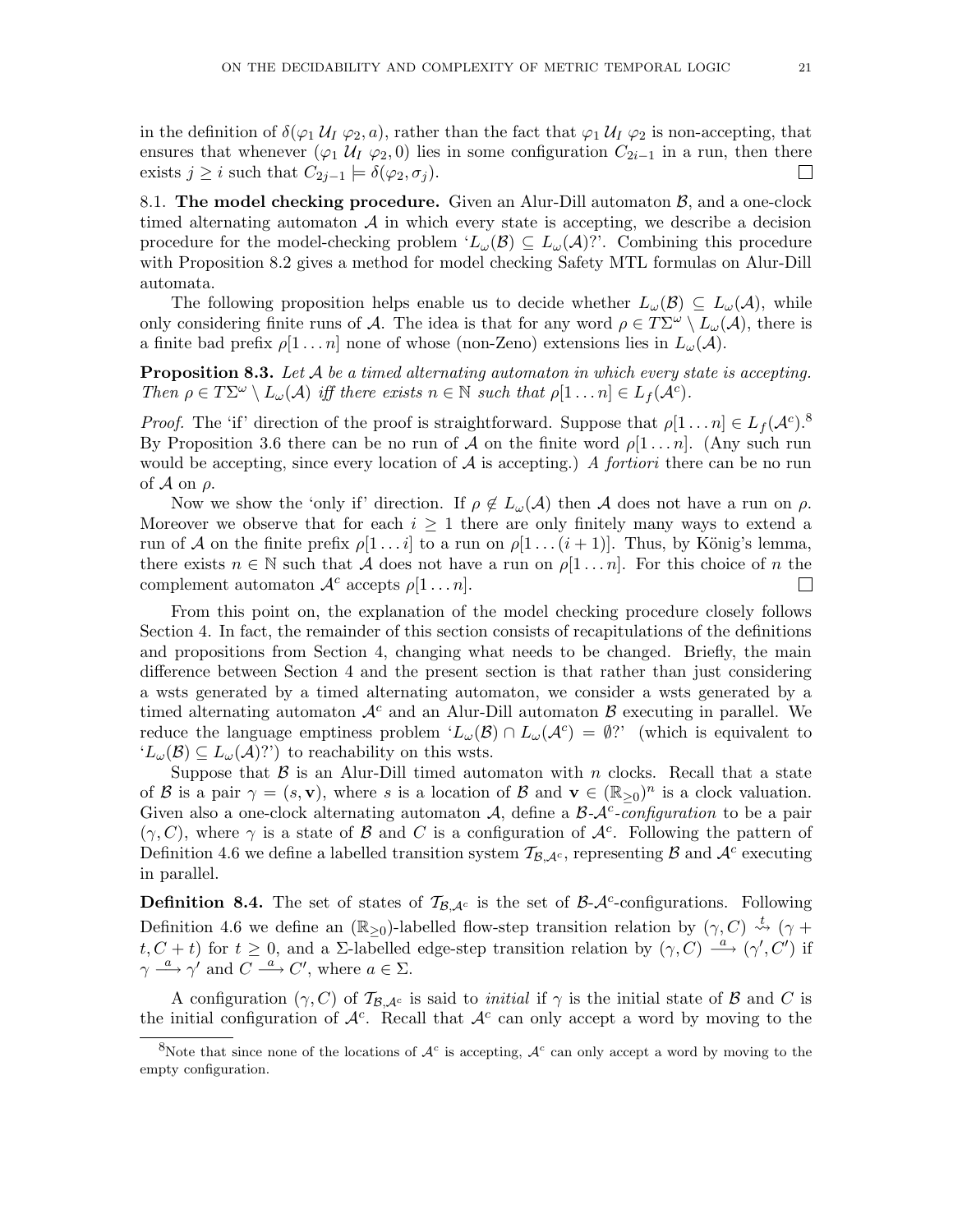empty configuration. Thus a timed word  $\rho \in L_{\omega}(\mathcal{B})$  fails to lie in  $L_{\omega}(\mathcal{A})$  iff there is a computation of  $\mathcal{A}^c$  on a finite prefix of  $\rho$  that reaches  $\emptyset$ . Motivated by this observation, we say that a B- $\mathcal{A}^c$ -configuration  $(\gamma, C)$  is *doomed* if  $C = \emptyset$  (i.e.,  $\mathcal{A}^c$  has reached an accepting configuration) and B can accept some infinite non-Zeno word starting in state  $\gamma$ . Then  $L_{\omega}(\mathcal{B}) \nsubseteq L_{\omega}(\mathcal{A})$  iff there is a doomed configuration  $(\gamma, \emptyset)$  that is reachable from the initial configuration of  $T_{\beta,\mathcal{A}^c}$ . Below we sketch how we can use Theorem 4.14 to prove that this reachability problem is decidable.

To set up the application of Theorem 4.14 we reuse constructions from Section 4 to show that  $T_{\mathcal{B},\mathcal{A}^c}$  contains a sub-transition-system  $\mathcal{W}_{\mathcal{B},\mathcal{A}^c}$  that is a wsts. The first step is to adapt the Bisimulation Lemma, Lemma 4.3, to the present setting. We define an equivalence relation  $\equiv$  on  $\beta$ - $\mathcal{A}^c$  configurations that abstracts away from precise clock values, recording only their values to the nearest integer, and the relative order of their fractional parts.

**Definition 8.5.** Given  $\mathcal{B}\text{-}\mathcal{A}^c$  configurations  $(\gamma, C)$  and  $(\gamma', C')$ , define  $(\gamma, C) \equiv (\gamma', C')$  if:

- $C \equiv C'$  (in the sense of Lemma 4.3),
- if  $\gamma = (s, \mathbf{v})$  and  $\gamma' = (s', \mathbf{v}'),$  then  $s = s'$  and  $\mathbf{v} \approx \mathbf{v}',$  and
- if  $f: C \to C'$  is the bijection witnessing  $C \equiv C'$  and  $f(s, u) = (s, u')$  for some  $(s, u) \in C$ , then  $frac(v_i) \bowtie frac(u)$  iff  $frac(v'_i) \bowtie frac(u')$  for  $1 \leq i \leq n$  and  $\bowtie \in \{<, =, >\}.$

Note that we don't just compare fractional parts among the clock values in  $C$ , and separately among the clock values in  $\gamma$ —we also compare between values in  $\gamma$  and values in C. This is the role of the third clause above.

**Lemma 8.6** (Bisimulation Lemma). The equivalence relation  $\equiv$  in Definition 8.5 is a timeabstract bisimulation on  $\mathcal{T}_{\mathcal{B},\mathcal{A}^c}$ .

Proof. The significant difference between the proof here and that in Lemma 4.3 concerns matching flow steps. We focus on this and elide the details about matching edge steps, which are straightforward to adapt from Lemma 4.3.

Suppose  $(\gamma, C) \equiv (\gamma', C')$  and that there is a flow step  $(\gamma, C) \stackrel{t}{\leadsto} (\eta, D)$ . We must obtain a 'matching' flow step for  $(\gamma', C')$ .

Write  $\gamma = (s, \mathbf{v}), \gamma' = (s, \mathbf{v}'), C = \{(s_i, u_i)\}_{i \in I}$  and  $C' = \{(s_i, u'_i)\}_{i \in I}$  and suppose that the bijection  $f: C \to C'$  that witnesses  $C \equiv C'$  maps  $(s_i, u_i)$  to  $(s_i, u'_i)$ . Furthermore, write  $\mathbf{u} = (u_i)_{i \in I}$  and  $\mathbf{u}'_f = (u'_j)$  $f_{(i)}|_{i\in I}$ , and let  $(\mathbf{u} \mid \mathbf{v})$  denote the concatenation of row vectors **u** and **v**. Then we have  $(\mathbf{u} \mid \mathbf{v}) \approx (\mathbf{u}'_f \mid \mathbf{v}')$  in the sense of Proposition 4.1. (Note the role played here by the third clause in Definition 8.5 in preserving the ordering of the fractional parts of the respective components of each vector.) By Proposition 4.1, there exists  $t'$  such that  $((\mathbf{u} \mid \mathbf{v}) + t) \approx ((\mathbf{u}'_f \mid \mathbf{v}') + t')$ . Thus, writing  $D' = C' + t'$  and  $\eta' = \gamma' + t'$  we have  $(\gamma', C') \stackrel{t'}{\rightsquigarrow} (\eta', D')$  and  $(\eta, D) \equiv (\eta', D')$ .  $\Box$ 

Continuing to shadow the development in Section 4, we next define the time successor of a  $\beta-\mathcal{A}^c$ -configuration and we define a finitely branching transition system  $\mathcal{W}_{\beta,\mathcal{A}^c}$  of rational configurations.

**Definition 8.7.** Let  $(\gamma, C)$  be a  $\beta$ - $\mathcal{A}^c$ -configuration, where  $\gamma = (s, \mathbf{v})$ , and let  $E = \{v_i \mid$  $1 \leq i \leq n$   $\cup$   $\{v \mid (t, v) \in C\}$  be the set of clock values occurring in  $(\gamma, C)$ . Write  $x_{min} = \min\{frac(v): v \in E\}$  and  $x_{max} = \max\{frac(v): v \in E\}$  for the respective minimum and maximum fractional parts of the clock values appearing in  $E$ . Now define the *time*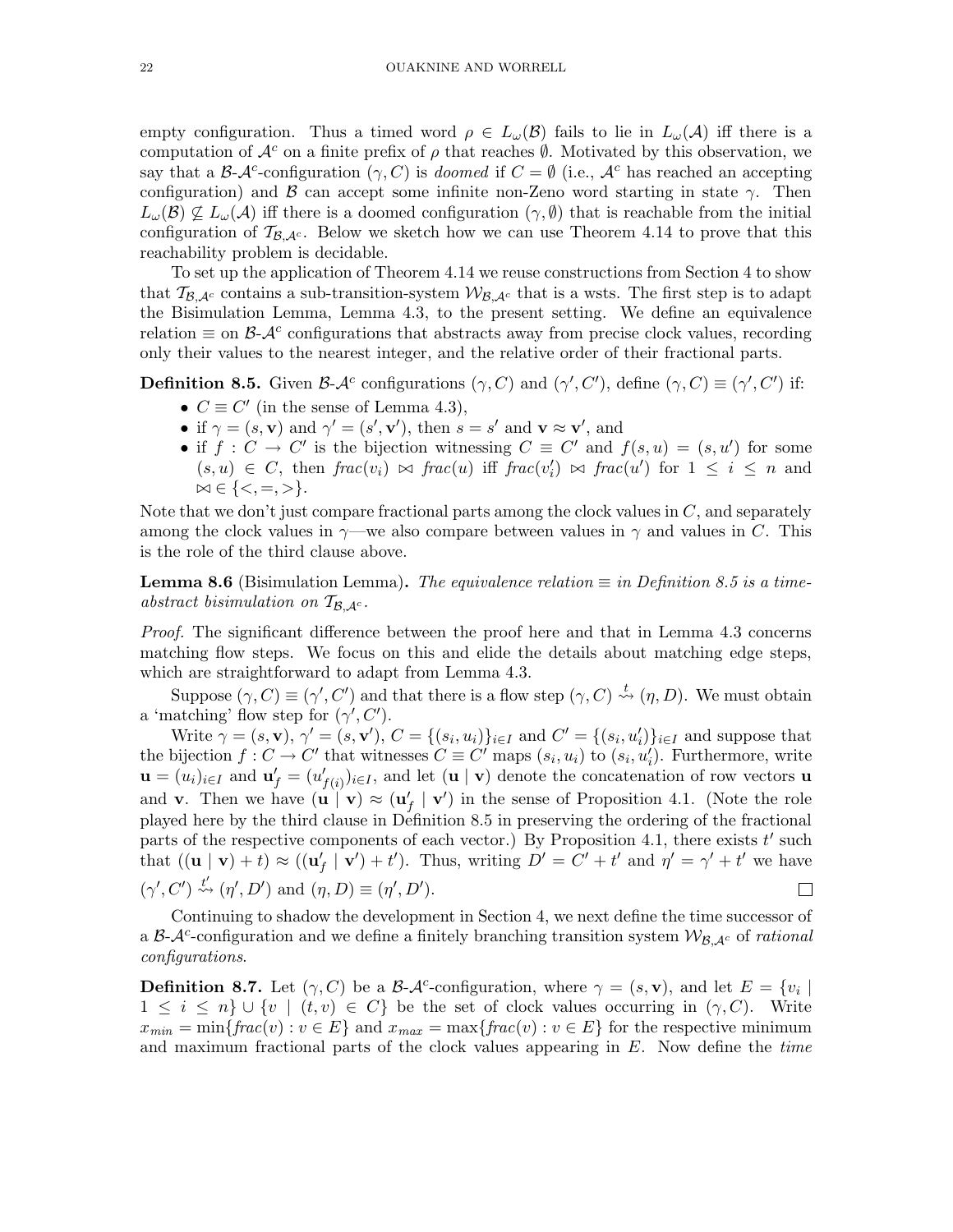successor of  $(\gamma, C)$  to be the configuration  $next(\gamma, C) = (\gamma + d, C + d)$ , where the time delay d is given by the following clauses.

- If  $x_{min} = 0$ , then  $d = (1 x_{max})/2$ .
- If  $x_{min} > 0$ , then  $d = 1 x_{max}$ .

**Definition 8.8.** Define the labelled transition system  $W_{\mathcal{B},\mathcal{A}^c}$  as follows.

- Alphabet. The alphabet of  $\mathcal{W}_{\mathcal{B},\mathcal{A}^c}$  is  $\Sigma \cup \{\varepsilon\}.$
- States. The states of  $W_{\mathcal{B},\mathcal{A}^c}$  are those configurations  $(\gamma, C)$  in which all clock values are rational (henceforth call such configurations rational).
- Transitions. Each configuration  $(\gamma, C)$  makes a unique  $\varepsilon$ -transition to its time successor  $next(\gamma, C)$ . For  $a \in \Sigma$ , we declare that  $(\gamma, C) \stackrel{a}{\longrightarrow} (\gamma', C')$  in  $W_{\mathcal{B}, \mathcal{A}^c}$  iff  $(\gamma, C) \stackrel{a}{\longrightarrow} (\gamma, C')$  in  $\mathcal{W}_{\mathcal{B}, \mathcal{A}^c}$ .

**Proposition 8.9.** If configuration  $(\gamma, C)$  is reachable from the initial configuration in  $T_{\beta,\mathcal{A}^c}$ , then there is a rational configuration  $(\gamma', C')$ , with  $(\gamma, C) \equiv (\gamma', C')$ , such that  $(\gamma', C')$  is reachable from the initial configuration in  $\mathcal{W}_{\mathcal{B},\mathcal{A}^c}$ .

Proof. The proof is almost identical to that of Proposition 4.8, and we omit details.  $\Box$ 

To complete the correspondence with Section 4, it remains to show that  $W_{\mathcal{B},\mathcal{A}^c}$  is a wsts. As we now explain, this requires a slight variation of the construction used in Proposition 4.15.

Suppose that  $A$  has set of locations  $S$  and that  $B$  has set of locations  $T$ , where  $S$  and T are disjoint. Define a finite alphabet

$$
\Lambda = \wp(((S \times \{1, ..., n\}) \cup T) \times REG_k),
$$

where k is the maximum constant mentioned in the clock constraints of  $\beta$  and  $\mathcal{A}$ . Following Definition 4.10, an abstract  $\beta-\mathcal{A}^c$ -configuration is a finite word over  $\Lambda$ .

We reuse the abstraction function  $H$  from Section 4 to map  $\mathcal{B}\text{-}\mathcal{A}^c$ -configurations to abstract configurations as follows: map a configuration  $((s, v), C)$  of  $\mathcal{T}_{\mathcal{B}, A^c}$  to the word  $H(\{((s,1), v_1), \ldots, ((s, n), v_n)\} \cup C) \in \Lambda^*$ . From this word we can reconstruct all clock values in  $((s, v), C)$  up to the nearest integer and also the relative order of the fractional parts of the clocks. As in Proposition 4.12 we use this observation to prove that the kernel of H is a time-abstract bisimulation on  $\mathcal{T}_{\mathcal{B},\mathcal{A}^c}$ , that is,  $H(\gamma, C) = H(\gamma', C')$  implies  $(\gamma, C) \equiv (\gamma', C').$ 

**Proposition 8.10.** Define a quasi-order on  $\mathcal{B}-\mathcal{A}^c$ -configurations by  $(\gamma, C) \preccurlyeq (\gamma', C')$  iff  $H(\gamma, C) \subseteq H(\gamma', C')$ , where  $\subseteq$  refers to the monotone domination order on  $\Lambda^*$ . Then  $W_{\mathcal{B},\mathcal{A}^c}$  is a wsts when equipped with this quasi-order.

Proof. The proof is almost identical to that of Proposition 4.15.

 $\Box$ 

**Theorem 8.11.** Let  $\beta$  denote an Alur-Dill automaton, and  $\mathcal A$  a one-clock alternating automaton in which every state is accepting. Then the language inclusion problem  $'L_\omega(\mathcal{B}) \subseteq$  $L_{\omega}(\mathcal{A})$ ?' is decidable.

*Proof.* The inclusion  $L_{\omega}(\mathcal{B}) \subseteq L_{\omega}(\mathcal{A})$  holds iff it is not possible to reach a doomed state from the initial state in  $W_{\mathcal{B},\mathcal{A}^c}$ . Now the set of doomed states in  $W_{\mathcal{B},\mathcal{A}^c}$  is trivially downwardclosed with respect to the monotone domination order (recall that  $(\gamma, C)$  is doomed only if  $C = \emptyset$ ). The set of doomed states is also decidable: to decide doomedness of  $(\gamma, \emptyset)$  we have to check whether  $\beta$  can accept a non-Zeno timed word starting from  $\gamma$ . This last problem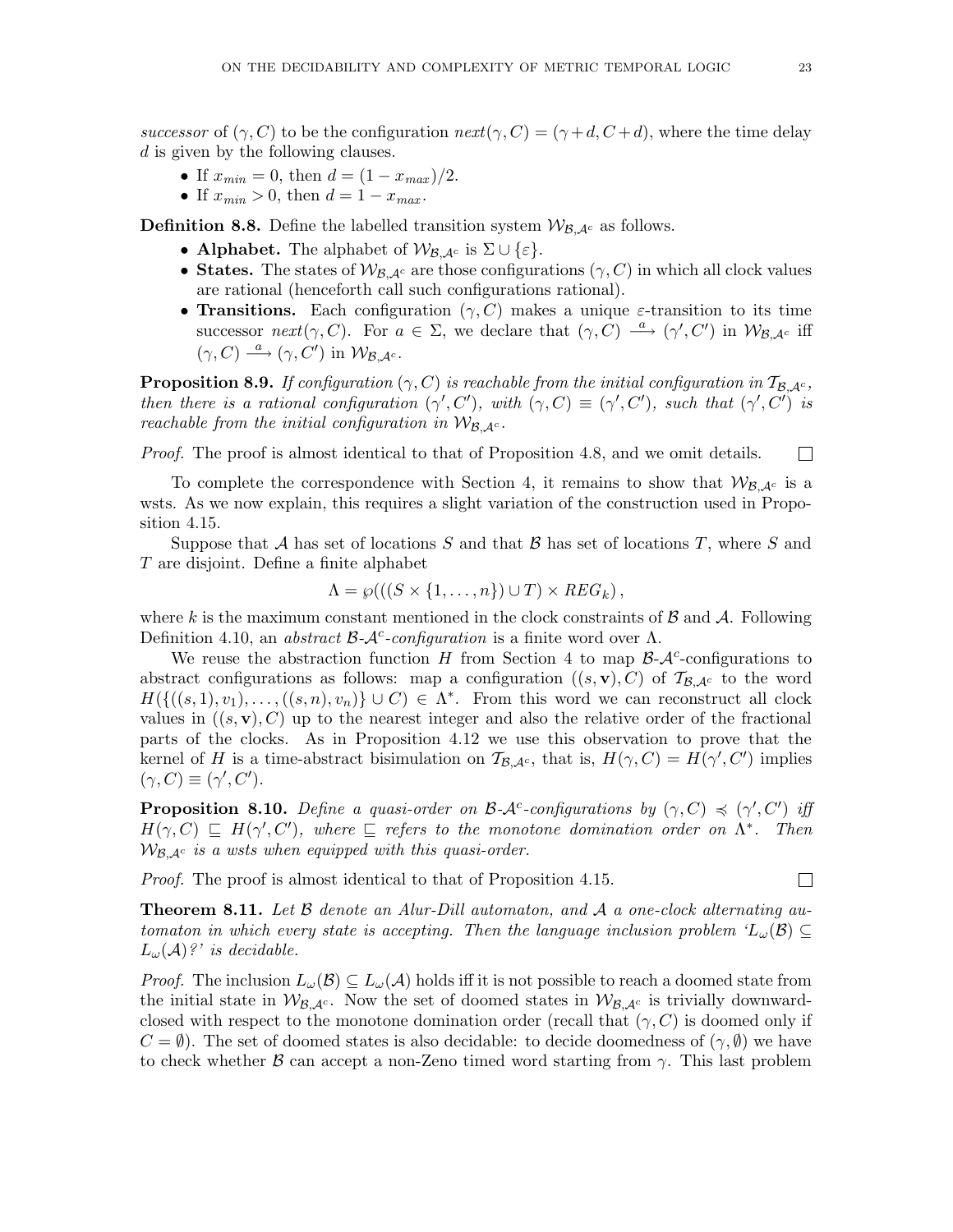is essentially the language-emptiness problem for Alur-Dill automata over infinite timed words, which is well-known to be decidable—see [5]. Theorem 4.14 now yields a decision procedure for the language inclusion question ' $L_{\omega}(\mathcal{B}) \subseteq L_{\omega}(\mathcal{A})$ ''.  $\Box$ 

Corollary 8.12. The model checking problem for Safety MTL over infinite words is decidable: given an Alur-Dill automaton  $\beta$  and a Safety MTL formula  $\varphi$ , there is an algorithm to decide whether or not  $L_{\omega}(\mathcal{B}) \subseteq L_{\omega}(\varphi)$ .

*Proof.* Apply Theorem 8.11 in case  $A = A_{\varphi}^{safe}$ , using the result of Proposition 8.2 that  $L_{\omega}(\varphi)=L_{\omega}(\mathcal{A}^{safe}_{\varphi}).$  $\Box$ 

### 9. CONCLUSION

In this paper, we have shown that Metric Temporal Logic is decidable over finite timed words in its standard dense-time, point-based semantics, with non-primitive recursive complexity. Over infinite words, we have shown that the important safety fragment of Metric Temporal Logic can be model checked, although we do not know the complexity of this problem.

To prove the decidability results above, we introduced the class of timed alternating automata, and showed that the language-emptiness problem for one-clock timed alternating automata over finite words is decidable. In the words of [20], one-clock timed alternating automata constitute a fully decidable specification formalism for timed languages in that they are closed under all Boolean operations and language emptiness is decidable. In contrast to Alur-Dill timed automata, one-clock timed alternating automata do not admit finite untimed quotients. In fact, it is straightforward to define a one-clock timed alternating automaton A such that the untimed language obtained from  $L_f(\mathcal{A})$  (by forgetting all timestamps) is the classic non-regular language  $\{a^n b^m \mid 0 \leq n \leq m\}$ . Reflecting this fact, the termination proof for our language emptiness algorithm used a well-quasi-order derived from Higman's Lemma.

The focus of this paper has exclusively been on MTL over finite words. Recently we have obtained both positive and negative decidability results for MTL over infinite words. In particular, we have shown that the satisfiability problem for Safety MTL is decidable [30], whereas the satisfiability problem for MTL is undecidable [29]. Thus restricting to safety properties is crucial to obtaining decidability.

Acknowledgements. We thank Tom Henzinger for clarifying some of the undecidability results for MTL, and for asking about the relationship between single-clock timed automata and real-time temporal logics.

#### **REFERENCES**

- [1] P. A. Abdulla, K. Čerāns, B. Jonsson, and T. Yih-Kuen. General decidability theorems for infinite-state systems. In Proceedings of LICS 96, IEEE Computer Society Press, 1996.
- [2] P. A. Abdulla, J. Deneux, J. Ouaknine and J. Worrell. Decidability and complexity results for timed automata via channel systems. In Proceedings of ICALP 05, LNCS 3580, 2005.
- [3] P. A. Abdulla and B. Jonsson. Undecidable verification problems with unreliable channels. Information and Computation, 130:71–90, 1996.
- [4] P. A. Abdulla, B. Jonsson. Model checking of systems with many identical timed processes. Theoretical Computer Science. 290(1):241–264, 2003.
- [5] R. Alur and D. Dill. A theory of timed automata. Theoretical Computer Science, 126:183–235, 1994.
- [6] R. Alur, T. Feder and T. A. Henzinger. The benefits of relaxing punctuality. In Proceedings of PODC 91, ACM Press, 1991.